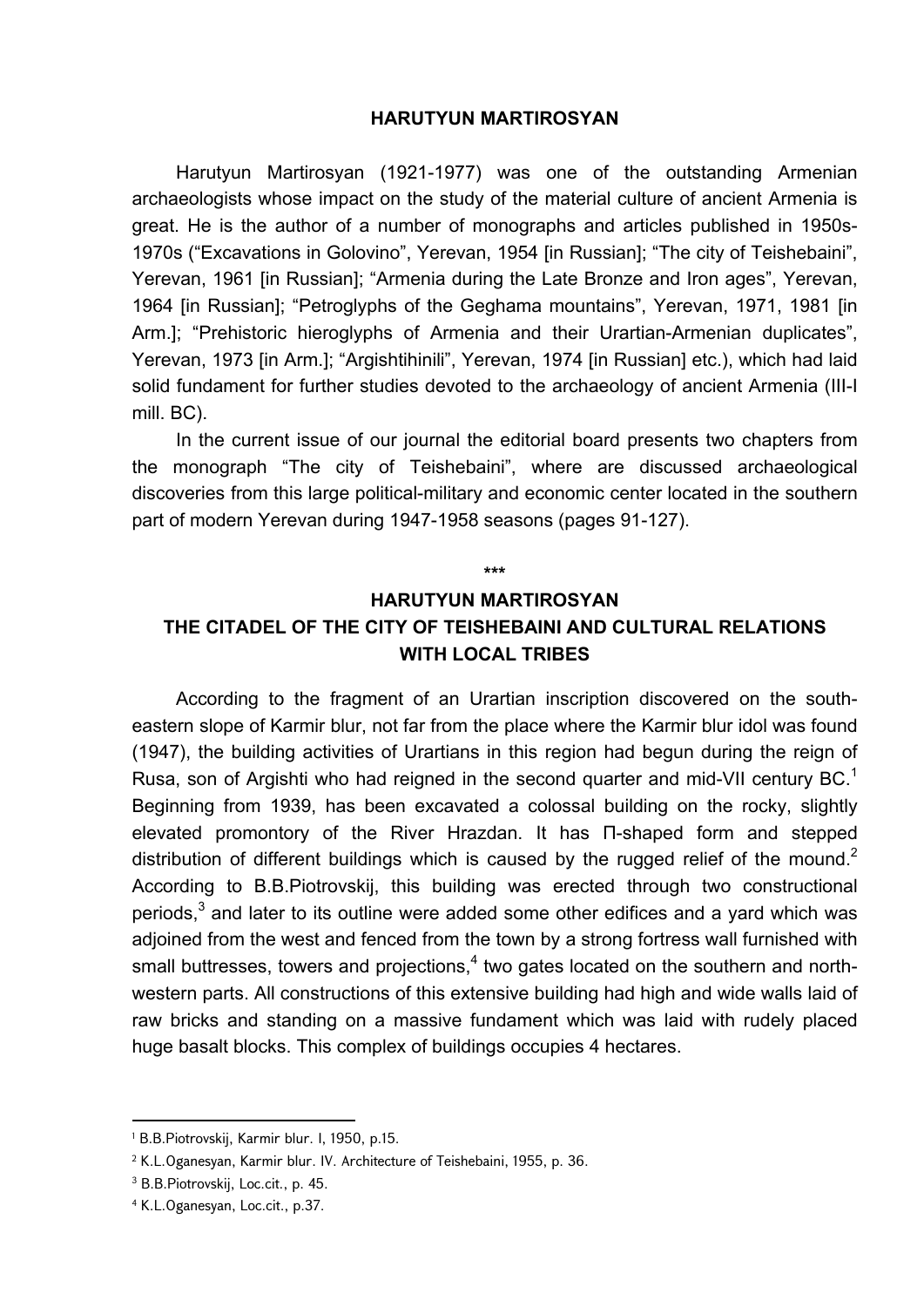During the works the Karmir blur archaeological expedition opened great number of rectangular and square planned apartments (90) which had 7 meters in height and are located on the northern, western and central parts of the mound. Most of these apartments had elongated form and are very comfortable for the system of overlapping through short beams. Especially big apartments are supplied with massive pylons for supporting the roofs. All these apartments were interconnected through 1 meter wide doorways and had upper side illuminators. The central part of the building was twostoried, and the rest – one-storied. Some of these constructions had scalloped cornices made of basalt blocks and also small basalt towers, which, possibly, decorated the most important part of the building. Since long B.B.Piotrovskij had observed that "By its architectural forms the building excavated in Karmir blur appear to be very close to the ancient eastern monuments, particularly to Assyrian architecture, and differs from the latter by the absence of inner yards".<sup>5</sup>

In the course of excavations it became completely clear the purpose of this big building. On the ring of a bronze latch discovered during excavations of 1946 was found a short cuneiform inscription of the next content: "Of Rusa, son of Argishti, the fortress (literally "house of weapon") of the city of Teishebaini".<sup>6</sup>

Thus, was proved not only the time of the construction of this building but also became clear that it functioned as a fortress-palace of the city named after Teisheba, one of the chief gods of the Urartian pantheon.

The citadel of the city of Teishebaini undoubtedly was the residence of a highranked Urartian official and a major military-administrative and economic center in the Ararat plain. Here were undertaken extensive building and irrigational works, were performed different religious ceremonies, equipped armed forces and here was collected the tribute from northern subject regions.

In accordance with the main functions of Urartian administration the citadel of the city of Teishebaini had different parts. On the second floor of the building, apart from dwelling rooms intended for highly esteemed persons, were also magnificent halls of the temple with highly artistic items made by Urartian craftsmen who inscribe on them dedicatory inscriptions to Haldi on behalf of the Urartian kings.

Since all these constructions were on the second floor, unfortunately they are not preserved, but the items found in different parts of the citadel speak in favor of their existence and magnificence.

Exactly to the temple belong many of the decorative bronze helmets which bear relief pictures of the god Teisheba's sign, war chariots, sacred trees and winged genies surrounded by the figures of dragons with lion heads, or bronze shields with minted pictures of lions and bulls. To the temple could be assigned great number of different items, bronze and silver vessels, and also a huge copper boiler which has capacity of

<sup>5</sup> B.B. Piotrovskij, Loc. cit., p.45.

<sup>6</sup> Loc. cit., p. 20.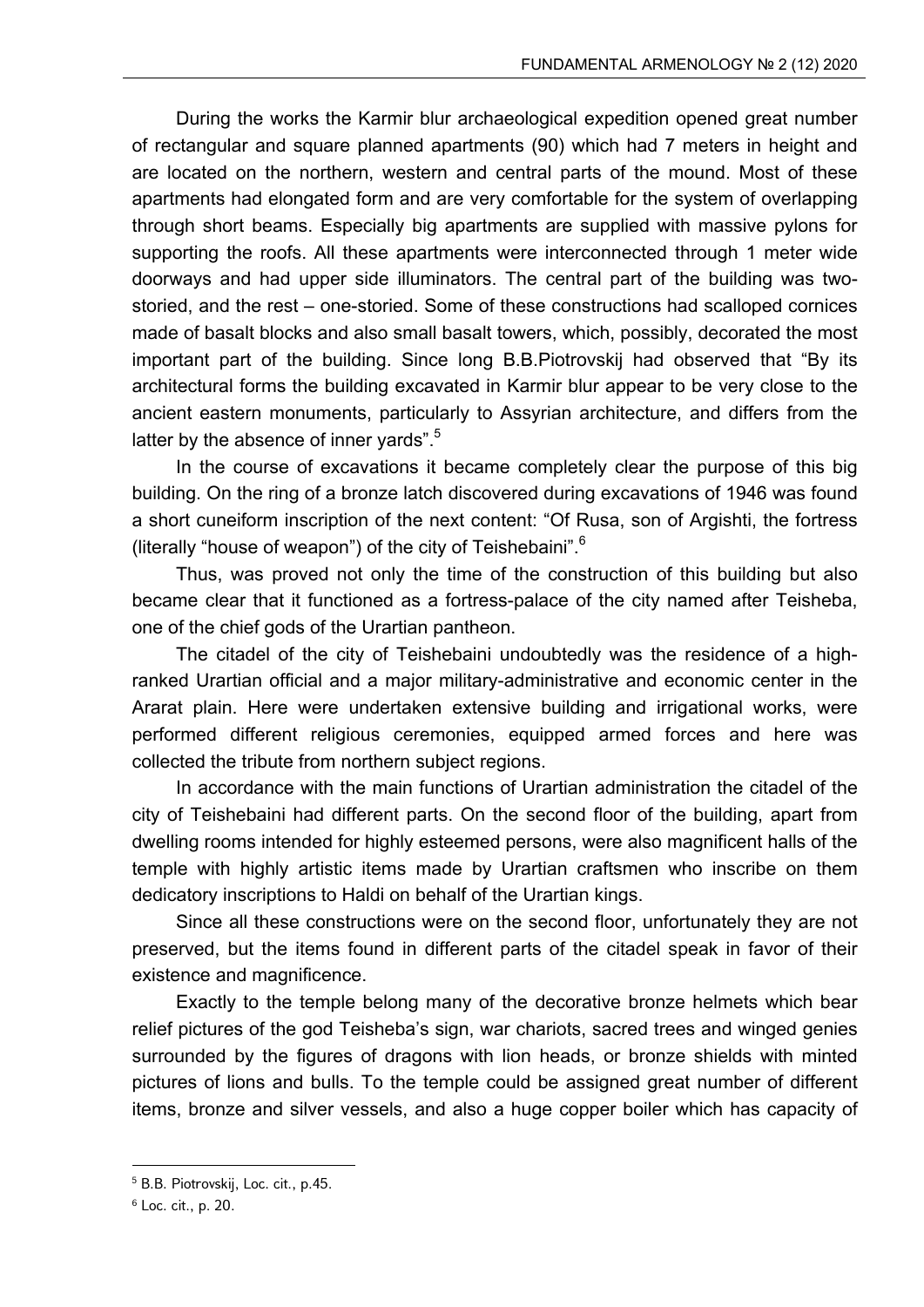approximately 600 liters found during excavations of the north-western wing of the citadel, in the apartment having a big pylon.

Similar big boilers stand at the main entrance to the Musasir temple which is depicted on the relief from Sargon's palace.

It goes without saying that the city of Teishebaini with the population of several thousands of people, quite large for that period, could not exist without solid religious personnel and corresponding constructions.

In similar manner could be distinguished numerous complexes of major items originating from the palace area of the citadel but found in different storerooms and storage facilities, along with ordinary utensils. While many of bronze quivers, shields, armor plates bear dedicatory inscriptions of different Urartian kings addressed to the god Haldi, a number of other inscriptions point that items with inscriptions were the property of the fortress, palace or another Urartian king. To such items belong, for example, bronze conical combat shield bosses with short cuneiform inscription "fortress of Argishti (the king)", "fortress of Sarduri (the king)"<sup>7</sup> etc. In 1949, in one of the storerooms were found 97 bronze cups made of high quality bronze which maintained golden gloss and jingle. All these items bear cuneiform inscriptions with the names of kings of the next content: 1) "the fortress of Menua (the king)(lit. "armory")", i.e. "a cup belonging to the fortress of the king Menua", 2) "the fortress of Argishti (the king)"; similar inscriptions were minted on behalf of the kings Sarduri and Rusa.<sup>8</sup>

Doubtless, from the palace area of the fortress originated numerous other bronze items which bear corresponding cuneiform inscriptions, and also high quality golden and silver decorations, bronze cups, bronze and wooden parts of furniture, items of armament and armor. But the most valuable ones among all findings are various seals from the storehouse apartments and fragmented or entire clay tablets with cuneiform inscriptions of economic-juridical or religious content.

In all probability, the keepers of the palace storehouses possess with as much seals as the citadel of Teishebaini has storerooms (about 120-150). In any case, the number of seals found before 1957 reaches 50. Seals made of soft steatite, clay, more solid stones and even wood has different forms, among which are distinguished weightshaped, block-shaped, conical and columnar Urartian seals, cylindrical and columnar seals of Assyrian type, and also zoomorphic seals, on the lower part of which are depictions of animals with symbols, symbol of the god in the form of a winged disc, trees of life and winged gods, gods sitting on the throne, heroes fighting dragons etc. Let us mention, not touching upon the contents of these motives, that many of them are simply Assyrian and stress the relations of Urartu with Assyria, the mighty empire of the Ancient East. Some other seals bear, apparently, mixed Urartian-Assyrian depictions.

In this regard it is curious the bulla discovered in one of the storerooms intended for keeping grain (apartment N.5) which seals the door of the storeroom. On it were

<sup>7</sup> B.B.Piotrovskij, Karmir blur. II, p. 63-64.

<sup>8</sup> Loc. cit., p.54f.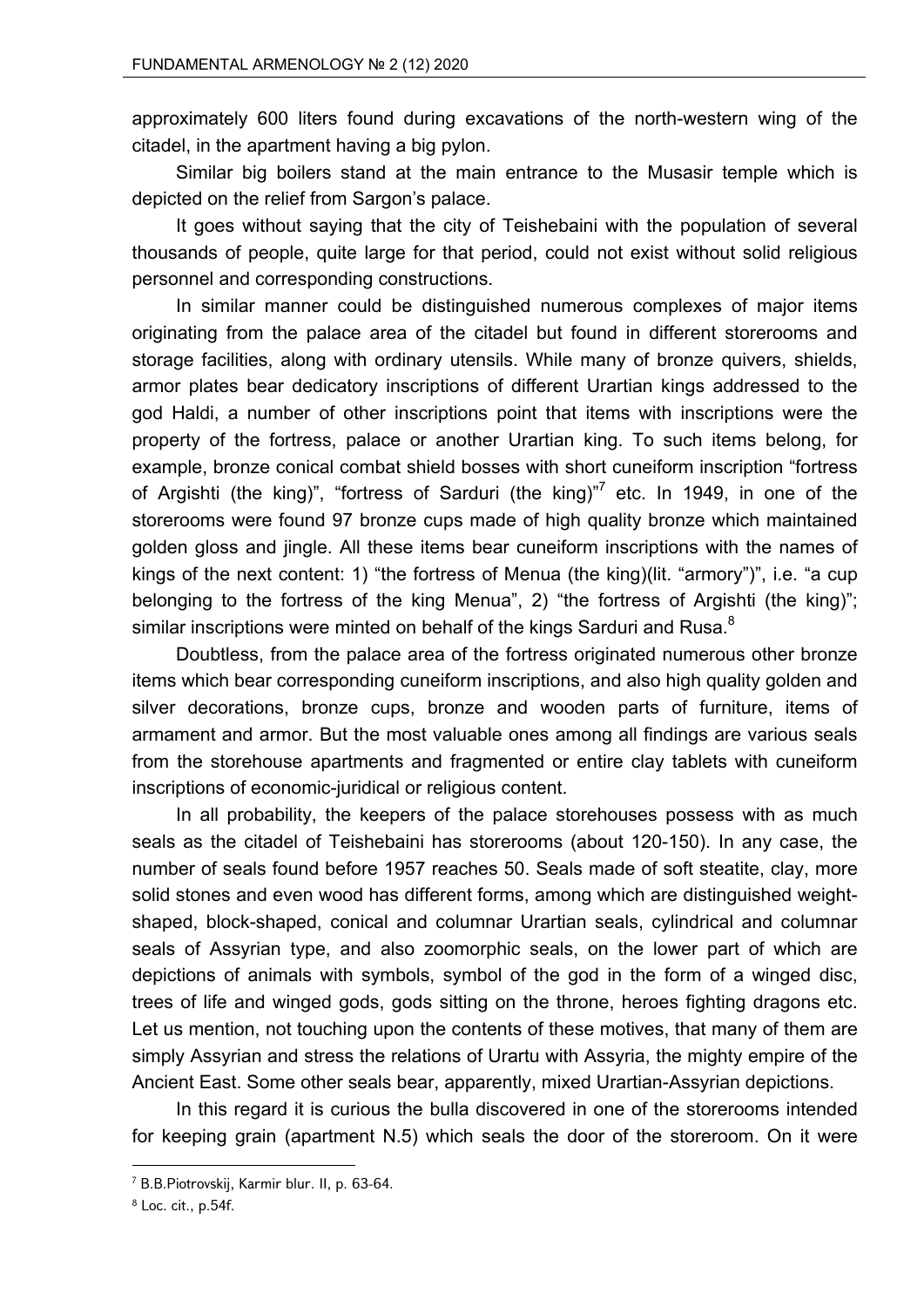impressions of an Urartian columnar seal and an impression of a cylindrical seal of the Assyrian type.<sup>9</sup>

N.V.Harutyunyan had succeeded to find out that on the bulla mentioned above was preserved the name of Rusa, son of Rusa who, probably, was the last king of Urartu (610-585). According to him, it is quite possible that Rusa IV who is not mentioned in other cuneiform texts was residing in Teishebaini, in the last stronghold of the kingdom of Van and was the contemporary of the abolition of Urartian independence.<sup>10</sup>

From the centers like Teishebaini Urartian items spread through all Transcaucasia from where they reached the Caucasus, Black Sea region and South Russia.

In the non-Urartian burial grounds of Armenia of the first quarter of the I mill. BC are already found 9 Urartian seals.

In the Caucasus were widely distributed also items which reach Teishebaini through exchange from different regions of the Ancient East, North Caucasus, southern Russian steppes etc. In this regard are rather indicative permeation-scarabs which bear Egyptian hieroglyphic signs on the lower flat side. Such scarabs were produced not only in Egypt but also in Ashshur and many cities of Asia Minor and are spread over entire Caucasus through Urartian centers of Armenia. Scarabs of Egyprian type were found in Van, Ani, and Armavir, the ancient capital cities of Armenia and also in the village of Pemzashen of Artik region, village Gebi near the main Caucasian mountain range and the upper stream of the River Chegem, on the other side of the Caucasian range.<sup>11</sup>

In all probability, through Urartian centers to the Caucasus reached also items of Eastern Mediterranean origins. As to the Urartian-manufactured items, they are found over and over again in the burial grounds of Transcaucasia. Let me remind that in the studied Khrtanots burial ground were found curved iron blades, a cup-*piala* and fragments of an Urartian belt with the depiction of a griffin,<sup>12</sup> and in the another, Makarashen burial ground was found horse headdress of the type known from Karmir blur which bears the inscription of Menua.<sup>13</sup> In numerous burial grounds of Urartian period we meet items of Assyrian provenance or type which had reached the local population through Urartu (laminar bit shanks from Echmiatsin and Astkhadzor, daggers with bronze hilts from Lalvar and Astkhadzor, handle of a dagger and a mace from the collection of Leninakan etc.). Of apparent Urartian origins we have also bronze belts found in the burials of the village Ani-Pemza, Shirak and in the village Zakim of the Kars region, which have very close ties with the finds of Karmir blur and materials of the

<sup>9</sup> B.B.Piotrovskij, Karmir blur. III, p.58-59. Detailed list and description of the seals see in Karmir blur. I, p.72-75, Karmir blur. III, p.57-59.

<sup>&</sup>lt;sup>10</sup> N.V. Harutyunyan, Towards the interpretation of the inscription on the clay bulla from Karmir blur, Journal of History and Philology, 1960, N.1, p.65.

<sup>11</sup> B.B.Piotrovskij, Karmir blur. I, p.84.

<sup>12</sup> H.A.Martirosyan, Excavations in Golovino, 1954, p.54.

<sup>&</sup>lt;sup>13</sup> H.A.Martirosyan, Excavations in Kirovakan and some monuments of the early Urartian period, Izvestiya AN ArmSSR, N.3, 1956.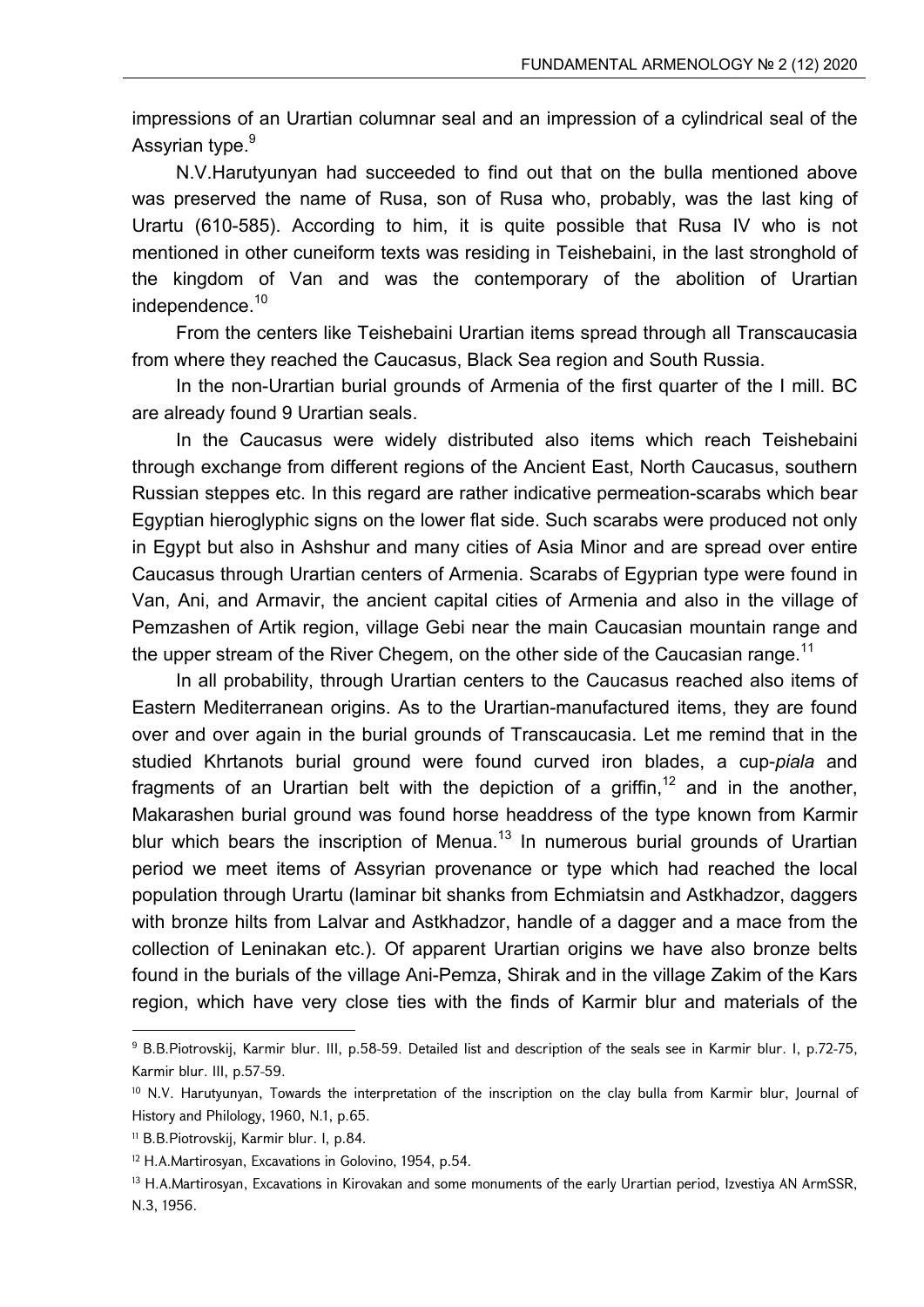Scythian complexes from Kelermes and Melgunov kurgan.<sup>14</sup> Not to mention the fact that in the same burials of Khrtanots, Lalvar, Ani-Pemza, Shirak and also in the burials studied in Ani, the capital city of medieval Armenia, villages Akner, Ghachaghan of Armenia and the burials of the Lake Sevan basin had been found large number of items of Scythian origins. The tribes of Transcaucasia exercise relations with the Scythians directly or indirectly through Urartian centers. Archaeological complexes of the Scythian type found in Karmir blur and those originating from the Pridneprovie region and North Caucasus vividly speak in favor of intense connections between Scythians and Urartian kings.

In the cuneiform documents of Assyrian palaces was preserved information about Urartian-Scythian political contacts during the second period of Urartian kingdom. Probably, among the clay cuneiform tablets found in Karmir blur, remains of the cuneiform archive of the palace could be documents which might elucidate economic relations with the Scythians and other neighboring tribes and peoples. But the tablets or their fragments found in 1957, 10 pieces in total, are mainly economic documents of the Teishebaini palace archive.

Some fragments of tablets had preserved lists of people who, according to B.B. Piotrovskij, represented eyewitnesses of the act of purchasing and mortgage: "Among the names encounter one Ishtagi, apparently a resident of Teishebaini". Another fragment which has preserved numerals and the logogram "man", according to B.B.Piotrovskij's figure of speech, was an "order to the work".<sup>15</sup> Is of great interest a large fragment of the tablet found in 1949 with 12 lines of text which contains an order given by some official,<sup>16</sup> an accounting document found in 1953,<sup>17</sup> a tablet containing the order of the king Sarduri III (1956), and discovered in 1957 in one of the storerooms a complete tablet with text inscribed on both sides, 39 lines in total. It contains an order of the governor addressed to his subordinates.<sup>18</sup>

All these are economic documents of the palace archive and point on the existence of an extensive and well-established economy based on agriculture, stockbreeding and crafts. On the existence of that large economy vividly indicate excavations of storehouse apartments and storerooms of the lower floor of the citadel. It is enough to remember that along the axis of the western façade of the citadel, from both sides of a narrow long corridor were located granaries - quadrangular (4x4) high rooms without doors and windows, with low windows on the floor for shoveling the grain. Here and in other storehouses of the citadel was kept enormous quantity of grain (*Triticum vulgare vill*), barley (*Hordeum vulgare L.*), rye (*Secale L.*), millet (*Setari italica*), sesame

<sup>14</sup> B.B.Piotrovskij, Karmir blur. I, p.86-97.

<sup>&</sup>lt;sup>15</sup> About these tablets see I.M.Diakonoff, Fragments of cuneiform tablets from the excavations of Karmir blur in 1946, Epigrafika Vostoka II, 1948, p.86 and B.B.Piotrovskij, Karmir blur. I, p.75-77.

<sup>16</sup> B.B.Piotrovskij, Karmir blur. I, p.76.

<sup>17</sup> N.V.Harutyunyan, Newly found cuneiform tablet from the excavations of Karmir blur, Vestnik drevnej istorii, N.3, 1957, New cuneiform tablet, Journal of History and Philology, 1958, N.3.

<sup>&</sup>lt;sup>18</sup> On the contents of this document I was kindly informed by N.V.Harutyunyan.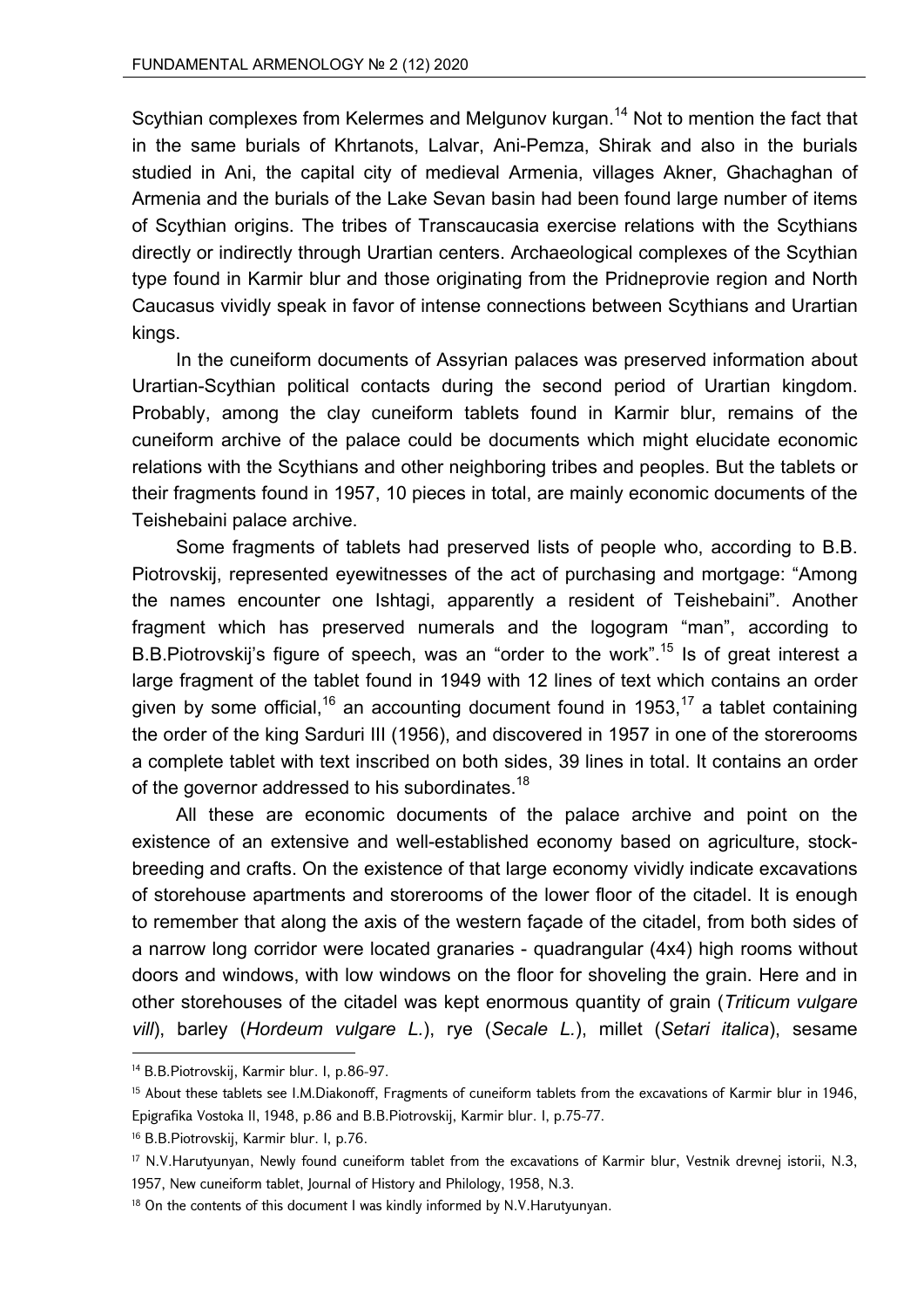(*Sesamum oriental*) and other cereals. Also were found remains of lentil vine crops (*Evrum Lens*), chickpea (*Cicer arietun*uva), watermelon etc. The study of these apartments documents pretty well also horticultures: were found apple, pits of cherry plum, grenade, peach, and vines related to the varieties of *kharji*, *voskehat* or of *garandmak*. Ancient vineyards were located in close proximity to Karmir blur, on the right bank of the River Hrazdan where now are located wonderful gardens of Dalma. The cuneiform inscription of Rusa son of Argishti, founder of Teishebaini tells about the improvement of the Quarlini valley, on the right bank of the River Hrazdan, cultivation of vineyards and fruit trees.

A vivid testimony of the well-developed viticulture are 9 huge wine cellars with big *karases* buried into the earthen floor in which could be kept about half million liters of wine in total.

It is especially noteworthy that the researchers of all these cultures unanimously state that the remains of cultures found in Karmir blur are related to local varieties. Does not it indicate that the mentioned gardens and fields were cultivated by the local population of the region before the arrival of Urartians and that many of these fields were located immediately in the neighborhood of Teishebaini?

The agricultural population of the city which continued its creative life on the inhabited long ago native land performed different agricultural works after the construction of the Urartian city as well.

In the storehouses of the citadel along with the supplies of cereals was found a great amount of agricultural iron tools: pitch forks, shovels, sickles, hoe tips which until the siege of Teishebaini certainly were in the ordinary houses of the city and were removed to storehouses of the fortress only not long before the siege, in order to save the most necessary items. That these tools belong to the agricultural population and were kept in private houses of the city speak the fact that in the excavated houses of the city in 1949 were found identical tools (sickles and hoes). Moreover, despite the existence of a great number of iron tools, items of armory and tools, in the citadel of Teishebaini were not found any traces of metalworking or forge shops. I suppose that such facilities were located on the territory of Teishebaini and could be found by time. In any case, undoubtedly, items of bronze delivered to Teishebaini and acquired as tribute or through looting, were melted and re-melted into ingots which were found in the apartments of the citadel, sometimes near huge pieces of iron.

But if the existence of metalworking crafts in the pre-Urartian settlement of Karmir blur was proved by the finding of a mentioned mould for the rather big axe-poleax and small disc-shaped mould for slotted jewelry, there is no doubt that in Teishebaini should be opened significant remains of metalworking production corresponding to the highly developed level of ironworking in Urartu. The production of such workshops arrived not only to Urartian cities and fortresses but was widespread in the Caucasus and in south Russian steppes. Urartian items made of iron were found almost in all burial grounds of Armenia which are dated with the VII-VI centuries BC and belong to the culture of local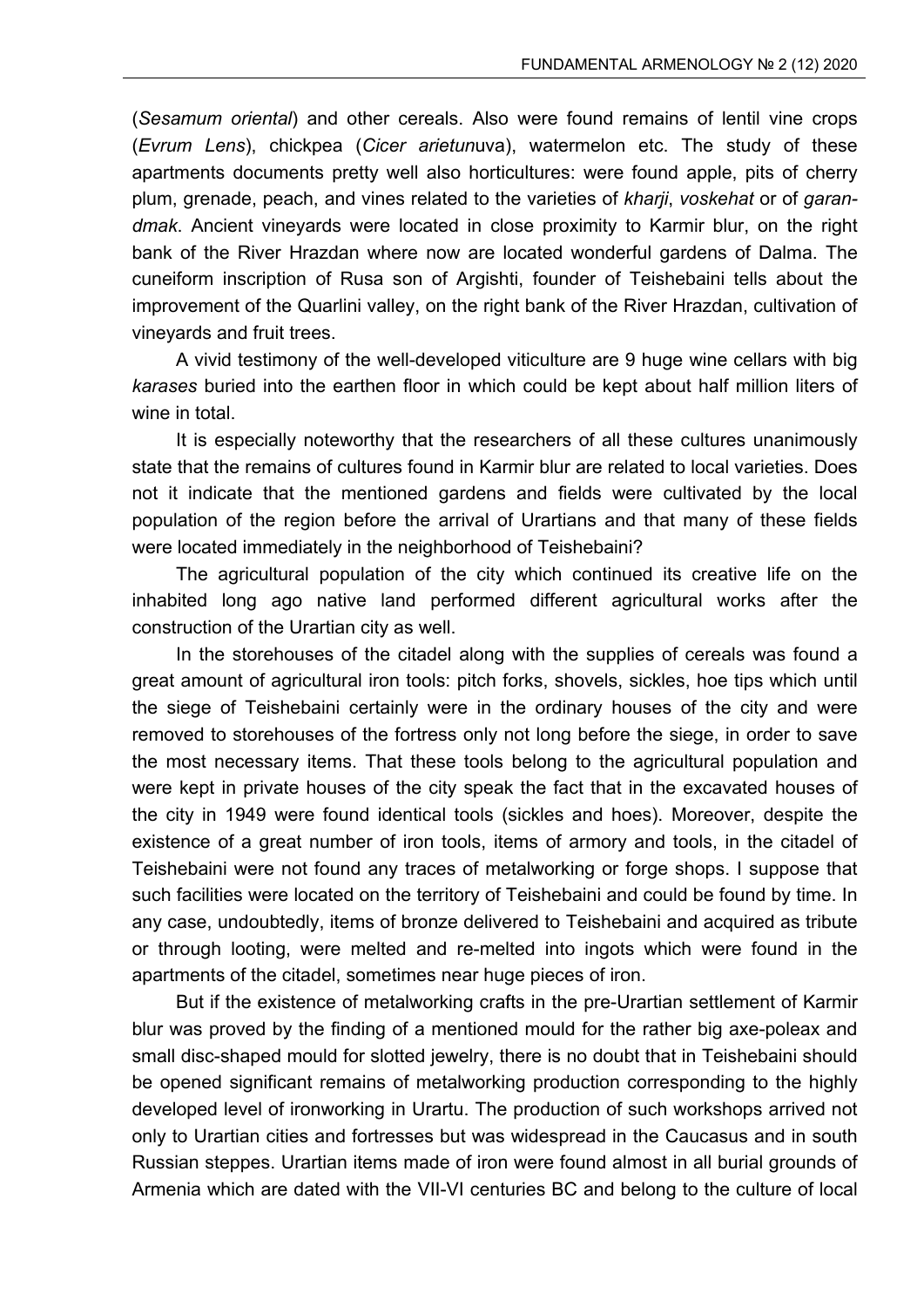tribes (Lalvar, Khrtanots, Golovino, Akner, Astkhadzor and many others). Apparent Urartian origin has curved blades and some other items from the burials of Mingechaur and the village Dolanlar (Mountainous Karabagh), from Central and North-Eastern Caucasus. In the rich kurgans of Northern Caucasus (Kelermes) and Pridneprovie (kurgans in the region of Kiev and others) were found items of Urartian-Assyrian origins or mixed Urartian-Assyrian and Scythian type. Wide intertribal exchange provided the influence of Urartian metallurgy in the Caucasus and promoted the intensification of the development of iron industry among local tribes. In this regard it is difficult to overestimate the significance of such cities as Teishebaini.

Along with metalworking crafts in the city of Teishebaini were highly developed woodworking, weaving, tanning and other crafts, and ceramic production as well which produced "mass" good-quality and fine items. Pottery kilns were located, in all probability, in the south-eastern part of the city where stand out several small artificial mounds. If among the metallic items of the citadel all the time we meet imported items produced in other Urartian cities, all Urartian ceramics almost exceptionally was made in Teishebaini. Great number of superb vessels of Karmir blur speaks in favor of largescaled ceramic production of the city of Teishebaini. Suffice to say that in the apartments of the citadel and in the houses of the city was found over 500 large *karases* with the capacity from 250 to 1250 liters which have flat-edged high crowns and flagellate rollers on their shoulders. In one small room of the citadel (N.29) placed next to the storeroom N.25 were found 1036 light-engobed jugs, the handles of which, according to V.S.Sorokin, in the section have the form of a bean. Alongside similar vessels in the room N.39 were found cigar-shaped ones of different colors, cups without handles, shallow light-engobed bowls and beakers, and different small pots with spherical bodies and lamps. The listed samples of various Urartian vessels are extant in all houses of Teishebaini. In contrast to metallic items, Urartian ceramics was not popular in the local population of the Caucasus. In the contrary, during excavations of the houses of the city, temporary dwellings in the yard of the citadel, and apartments of the citadel was found a large group of ceramics consisting of samples of local items made by the natives of the city and has numerous analogues in the VII-VI centuries BC burials of Armenia. This group could be divided into two types. Rude vessels often covered with smoke, black pots having wide neck, decorated with wave lines and seed ornament and fur-tree grooved design, and black-flattened (also of other colors) jugs, pots, ladles and other vessels, among which the most characteristic are the next ones:

1) One-handled ladles with one or two horizontal grooves on the rim.

2) Pots with elongated proportions with rather high cylindrical neck and two handles on the widest part of the body. These handles have a stepped deepening decorated by minted triangles put on each other. Similar vessels are found in the burials of Tazakend, Khndzorut, Gegharot dated to the Late Bronze age and some burials of Leninakan, Golovino, Gegharot (excavations of H.A. Martirosyan), Nor-Bayazet (excavations of Ye.A. Lalayan), dated to the VIII-VI centuries BC.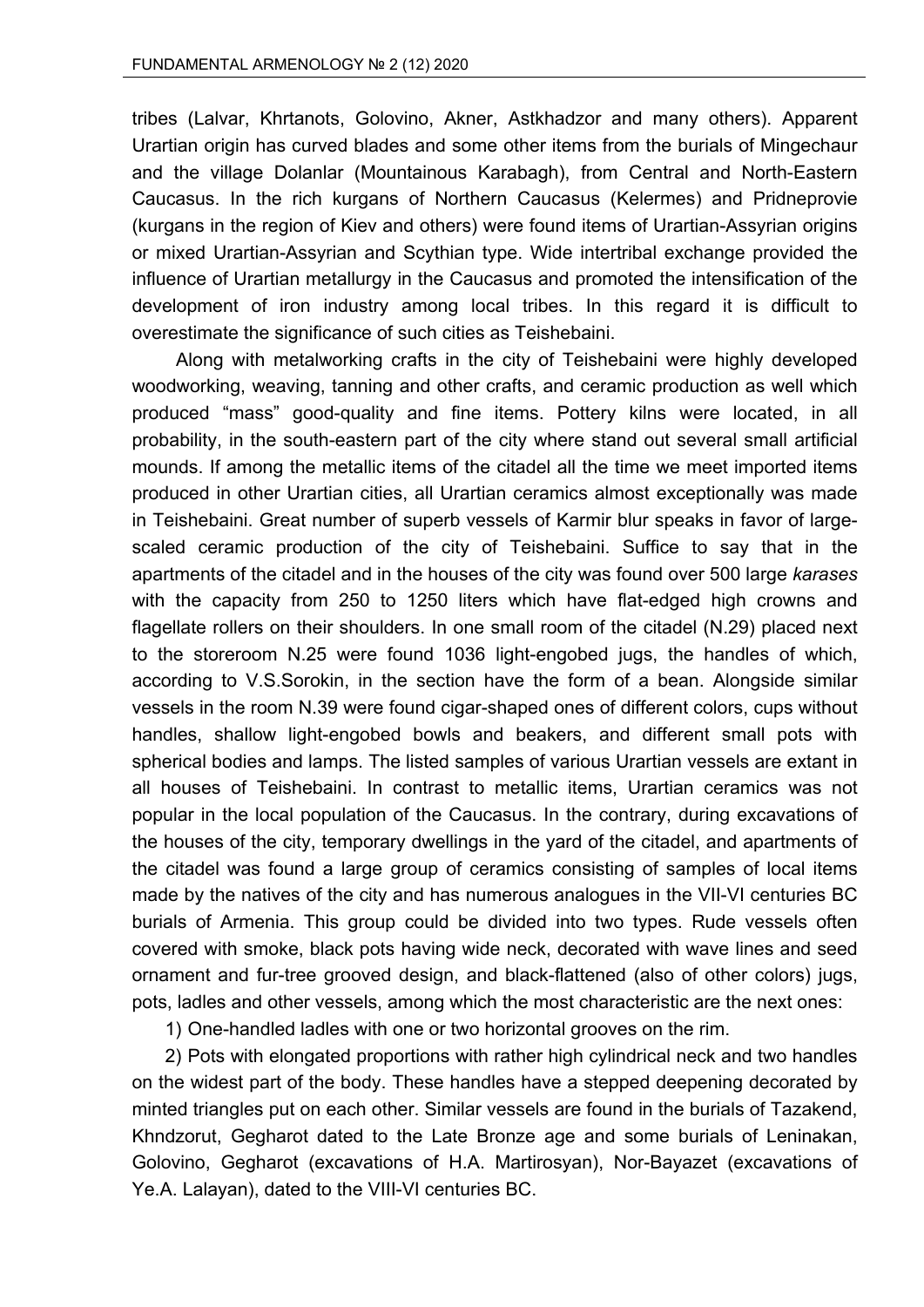3) One-handled jugs of black, dark grey or red colors decorated with relief ornamentation and pattern made through polishing. Ornamentation covers only the upper part of the vessel, it consists of semicircular arcs in relief, which in the center has small cones, and the rest space is filled with grid or oblique polished lines. The handles of these jugs have triangular decoration characteristic for the mentioned above group of two-handled light-earthenware, ochre-red and black pots. But besides the minted triangles on these handles we encounter also rectangular or circular grooves and cones, big triangular or trapezoidal grooves placed on some distance from each other. Some handles differ by zoomorphic arrangement and quite appropriately correspond to the handles of metallic vessels of the VIII-VI centuries BC explored on the enormous space from Dnieper to the foot of Mount Ararat and belong to the category of purely Caucasian products.<sup>19</sup> Such vessels originate from the excavations of Morgan in Lalvar, Sevan district (Ye.A. Lalayan), burials of Khrtanots, Golovino (excavations of A. Khacatryan, H. Martirosyan, A. Mnatsakanyan), and other places. **Vessels described above, which were produced by Urartian potters rarely occur in Karmir blur and in all cases they point on the unskillful imitation of Urartian potter of the local sample**.

Thus, excavations of the citadel of Karmir blur gives abundant materials which documents not only various aspects of economy, but also reflects close culturaleconomic contacts between Urartians and agricultural-cattle breeding population of the regions conquered in the VIII century BC. We are well informed about the facts of destruction, capture of prisoners, looting and cruel exploitation of the population of conquered regions by Urartians, but from other side, we are well aware that in order to develop these fertile lands Urartians established here their administrative-political centers, improved and extended irrigation for the sake of fertility, promoted the extensive mastering of iron industry and development of broad intertribal exchange and trade, thus securing intense relations between the Caucasus and countries of ancient civilization.

Written documents found in Assyrian palaces and items excavated in Urartian fortresses give us various materials for characterization of the exchange and trade which sometimes takes the form of organized looting, but already is based on the development of main spheres of economy which had reached unprecedented flourishing due to the construction of massive irrigational system along the water arteries by means of the organization of large-scaled "public works" which demanded imperative interference of the central Urartian authorities.

After the looting of the Musasir temple, the richest religious center of Urartu, Sargon II's army took to Assyria precious items made of ivory which once was brought to the temple from distant countries, golden, silver, bronze goods produced in Urartu,

<sup>19</sup> Ye.I.Krupnov, Zhemtalinskij treasure, Moscow, 1954.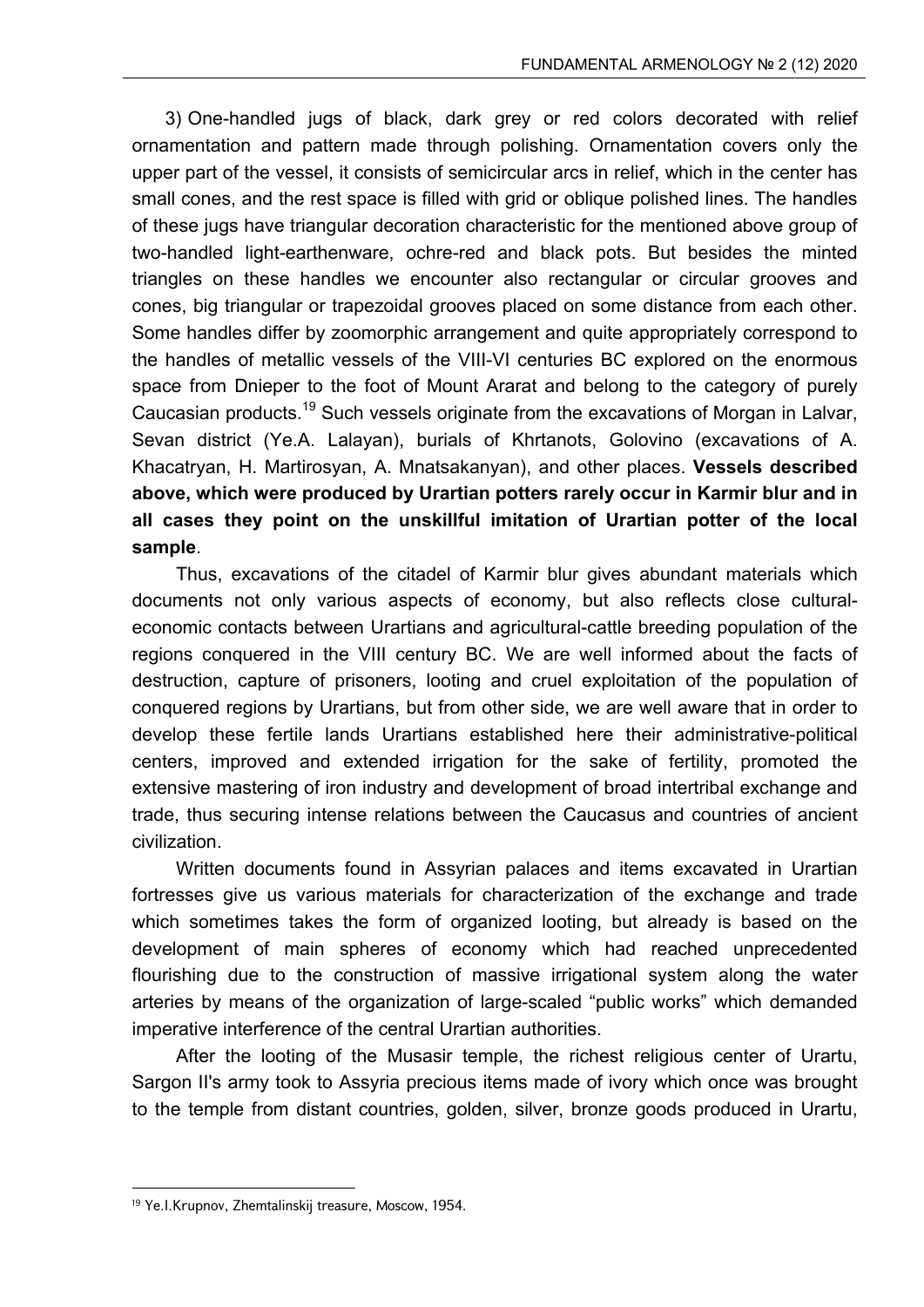Assyria, Khabkhi, Tabal.<sup>20</sup> Apparently, the scribes of Sargon were not aware of the origins of many items which they thoroughly mention during the looting of the temple.

During excavations of economic apartments of the Teishebaini fortress were found products brought from Egypt (scarabs of the Naucratis type), Assyria (beads, seals, some golden items etc.), Asia Minor and Manna (carved box from stone), from the regions of Eastern Mediterranean basin (golden earrings) and other places. The study of these materials obviously show relationship with the Hittite culture and the cities of Syria (items from ivory of Arslantash in Northern Syria which does not differ from griffins on Urartian belts of the Nor Aresh burial ground)<sup>21</sup> and Phoenicia. Among the materials of Karmir blur now is distinguished a group of carnelian beads of Indian origins.

Versatile cultural interrelations of Urartian state had colossal significance for the whole Caucasus and regions separated from the Caucasus by hundreds and thousands kilometers. We think that, for example, the Assyrian type phials<sup>22</sup> in Priuraliye should have been exported from Urartu, taking into account that they were widely produced in Urartu. Apparently, through Armenia hereinafter were imported into the mentioned regions also Achemenid phials which were influenced by ancient Near-Eastern and particularly Urartian toreutics.

It must be assumed that the conquest and mastering of the fertile Araxes plain and other regions of Eastern Armenia to a large extent promoted the development of Urartian state trade. Not without reason the tribute collected in Teishebaini was delivered to the center of the kingdom of Van in the form of half-finished materials.

The Ararat plain which is surrounded from all sides by high mountains and is watered by the River Araxes is almost permanent green oasis where used to live numerous tribes which practice agriculture and cattle-breeding. Already in the III millennium BC these tribes practice integrated economic-social lifestyle, being on the same level of cultural development.

Many of other regions of the Armenian Highland conquered by Urartians beginning from the late IX century BC were related to the metallurgical centers (confederacies of Uduri-Etiuni, Diauhi etc.) and possess with essential economic and military power.

From the other side, the integration of the mentioned and some other confederacies into the economic sphere of the ancient Near-Eastern life promoted the unprecedented rise of productive forces and cultural flourishing of the state which faces great economic and military shifts.

That great cultural-economic development prepared ground for early Armenian culture with corresponding influence on neighboring regions of Transcaucasia and whole Caucasus. In the culture of the early period of the ethnogenesis of Armenians everywhere is visible the spirit of Urartu, preservation of Urartian traditions in the spheres of building techniques (cf. Argishtikhinili-Armavir-Garni), architecture (cf.

<sup>&</sup>lt;sup>20</sup> Assyrian-Babylonian sources about the history of Urartu, Vestnik drevnej istorii, N.2, 1951, Appendix. 4 (346ff.), p. 331f.

<sup>&</sup>lt;sup>21</sup> A.A. Iessen, Early contacts of Priuraliye with Iran, Soviet Archaeology XVI, 1952.

<sup>22</sup> H.A. Martirosyan, A.O.Mnatsakanyan, Urartian columbarium of Nor Aresh.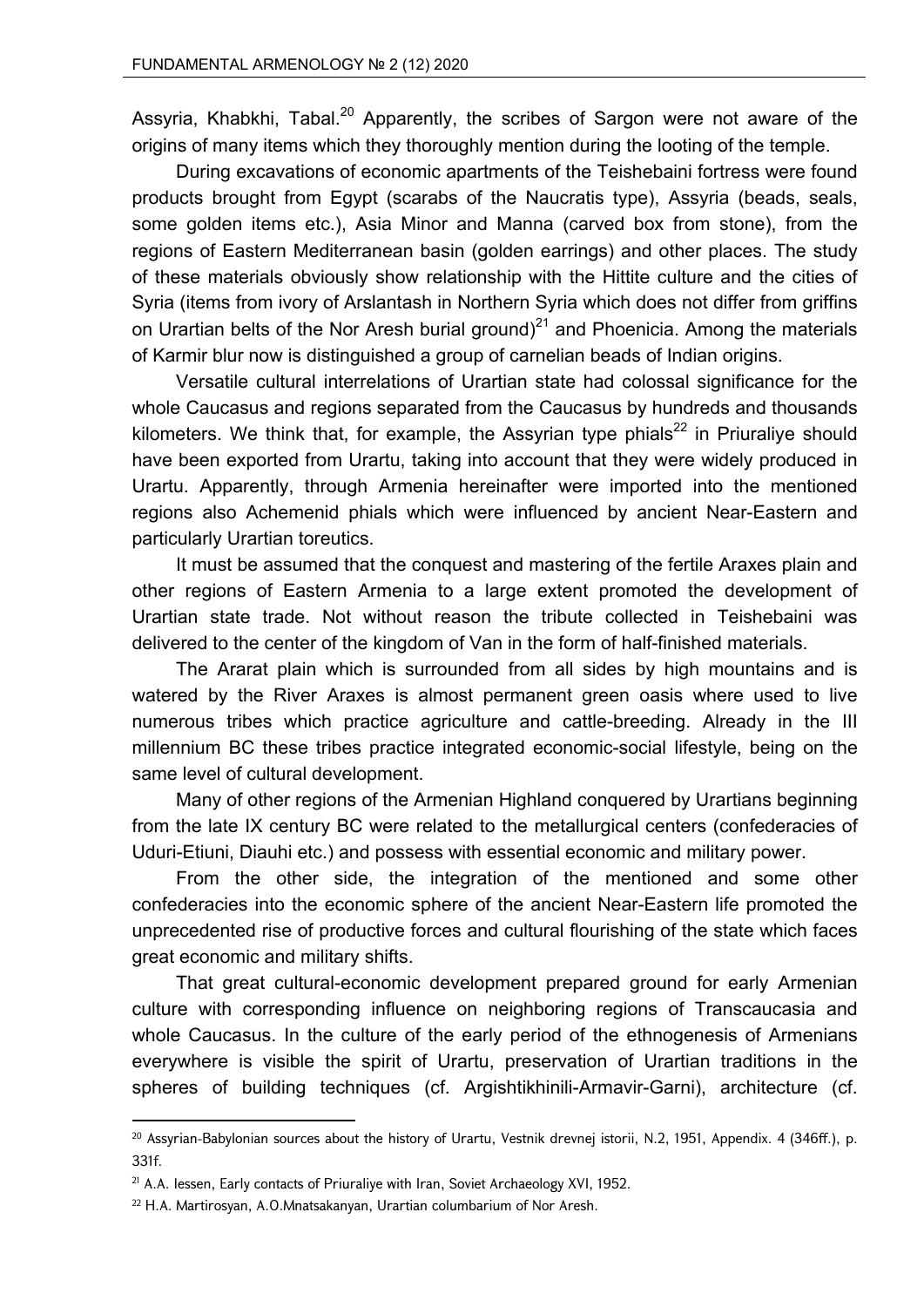Musasir-Garni-Sagalas), arts (cf. stelae with *khachkars*, items of Urartian toreutics etc.), metallurgy and crafts.

But the process of cultural transformation of primitive tribes inside the Urartian state took place slowly, like the conquest of Eastern Armenia.

To the conquest and mastering of these lands, their transition into organic part of the Urartian kingdom contributes the passive foreign policy of Urartians in the south against Assyria, comparatively low level of tribes who fought against Urartians in the north, and considerable technical capability of Urartian army. Urartian expansionist policy in the north took place in the condition of final decline of primitive community relations, under the pressure of property differentiation and the rise of private property. Despite that, extensive tribal unions which emerged in the process of the decline of primitive community system on the regions of later Armenian provinces of Tayk, Ararat, Gegharkuni and others fiercely resisted Urartians.

Violent resistance to Urartians by the tribes of Erikuahi, Etiuni, Uduri-Etiuni and others was the main cause which prevented Urartians from establishing their authority to the north of the line Erzerum-Kars-Leninakan-Lake Sevan.

Despite the violent resistance of the aborigines in Urartian cuneiform inscriptions which glorify and commemorate the conquests of Urartian kings and their deeds, sometimes we meet phrases written by Urartian scribes and carvers, according to which the places where building of fortresses, cities etc. were undertaken appear to be barren, "(in the past) nothing was built there".

The information regarding the building of the city of Erebuni located at the distance of some kilometers from Teishebaini which is preserved in the Khorkhor annals, contains exactly the next statement: "The land was barren (in the past), nothing was built there" (UKN, 127, II). Really, the area of the fortress of Erebuni was one of the most heavily fortified places in the Ararat plain which defends the approaches from the Geghama mountains. Let us mention that not far from the city of Erebuni, on two mounds are preserved remains of the pre-Urartian fortified settlements. From Erebuni to the village of Garni is located a chain of high mounds under which are hidden the remains of big and small fortresses constructed long before the appearance of Urartians.

Similar proof we have also in the Zvartnots cuneiform inscription of Rusa II (UKN, 281) where is told about activities conducted for the accomplishment of the valley of the "country" of Quarlini.

B.B.Piotrovskij quite reasonably thinks that the valley of Quarlini was precisely the place where Urartians had built the city of Teishebaini. The information of the inscription fully correspond to the picture opened by archaeological excavations of the citadel and habitable quarters of the settlement. In the mentioned valley or land of the Quarlini "country … was not cultivated (?), nothing existed there".

Above we had already characterized in general terms pre-Urartian settlement in the place of Teishebaini, and there can be no doubt that the lands of the Quarlini valley were densely populated and that they were cultivated from ancient times.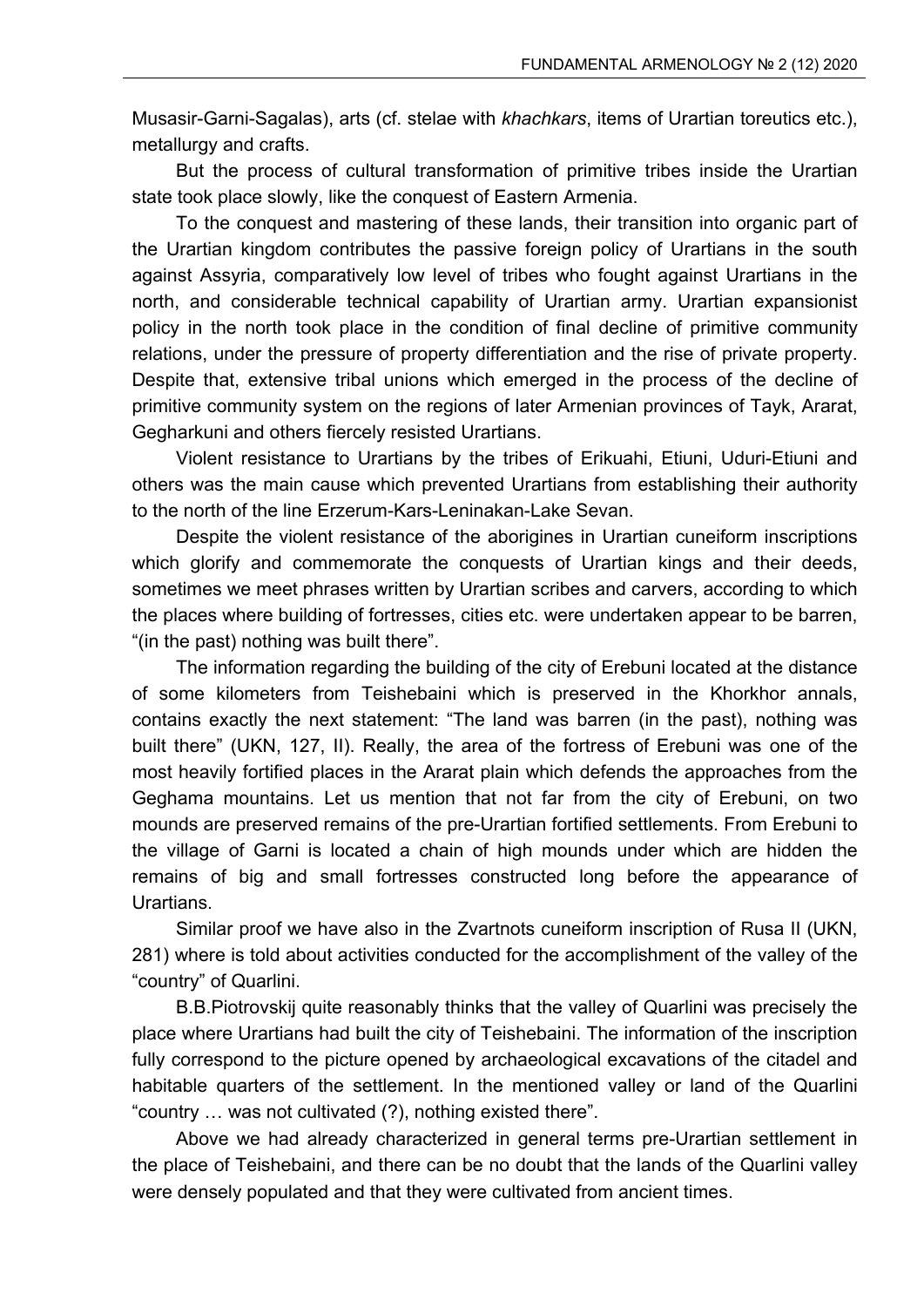## **HABITABLE QUARTERS OF THE CITY OF TEISHEBAINI**

The ruins of the habitable quarters of the city of Teishebaini, one of the largest Urartian centers in the Ararat plain, are located on the left bank of the River Ildarunia, to the west and south of the colossal citadel. The area occupied by the ruins of the city is equal to 30-35 hectares and comprises a slightly expressed hilly section stretching from east to west. Excavation works which continued since  $1948^{23}$  are carried out in the middle section of the mentioned territory which differs by almost smooth relief. The territory of the city is limited by massive fortification walls, 3 meters in width, small buttresses, towers and ledges which surrounded the city almost from all directions, interrupting only in the sections where existed natural defensive barriers. The walls encircled not only the territory of the city but the whole citadel as well. The northern wall begins near the north-western gates of the citadel and stretches to the south-west. Another wall adjoins the south-eastern angle of the citadel, bends to the west and interrupts on the remains of the tower. According to V.S. Sorokin and K.L. Oganesyan, fortifications were not finished since the western part of the city remained unprotected.

Inside the limits of city were found traces of the wall which had defensive function.

On the territory of the city were revealed three streets, six meters in width which proceed from the west to the east and from the north to the south. On the main straight street which proceeds from the west to the east are narrow alleys leading to the north and south. By the time should be opened also city squares, one of which, as it was suggested by the architect K.L. Oganesyan, is expected on the empty territory in front of the citadel walls, the sizes of which as most massive architectural form apparently dominated on this main square. $24$  The settlement consists of complete complexes of dwellings adjoining each other and located by separate quarters formed between the streets of opposite directions or from separated big and small houses, between which always are trails. In contrast to the citadel, these houses were built from rude basalt and *tufa* of local provenance.

The houses and buildings of non-habitable character built from pebble and clay mortar occur in the central quarters rarely, but more often in the outskirts. They are built on the soil, without base. The width of the walls equals to 0.7-1.00 meters, and the height - approximately 3.5 meters. All apartments of the city quarters had flat ceilings made of poles and reeds. In some cases they stand on one or several wooden poles and, judging by the preserved stone bases, were situated longitudinally. Apartments had upper and upper lateral illumination, their façades does not have towers, buttresses and profiled elements are very characteristic for the fortress. Even the doors did not lead to the street. For this reason quarters of the city constituted bare surfaces of walls and the streets took the form through the walls of entire quarters which came out on

<sup>&</sup>lt;sup>23</sup> V.S. Sorokin, Excavations of the ancient settlement. Karmir blur. II, p.79, and also K.L. Oganesyan, Karmir blur. IV, Architecture of Teishebaini, p. 12, there also a thorough description of fortification walls and other details.

<sup>&</sup>lt;sup>24</sup> Karmir blur. IV. K.L. Oganesyan, Architecture of Teishebaini, Yerevan, 1955, p. 15.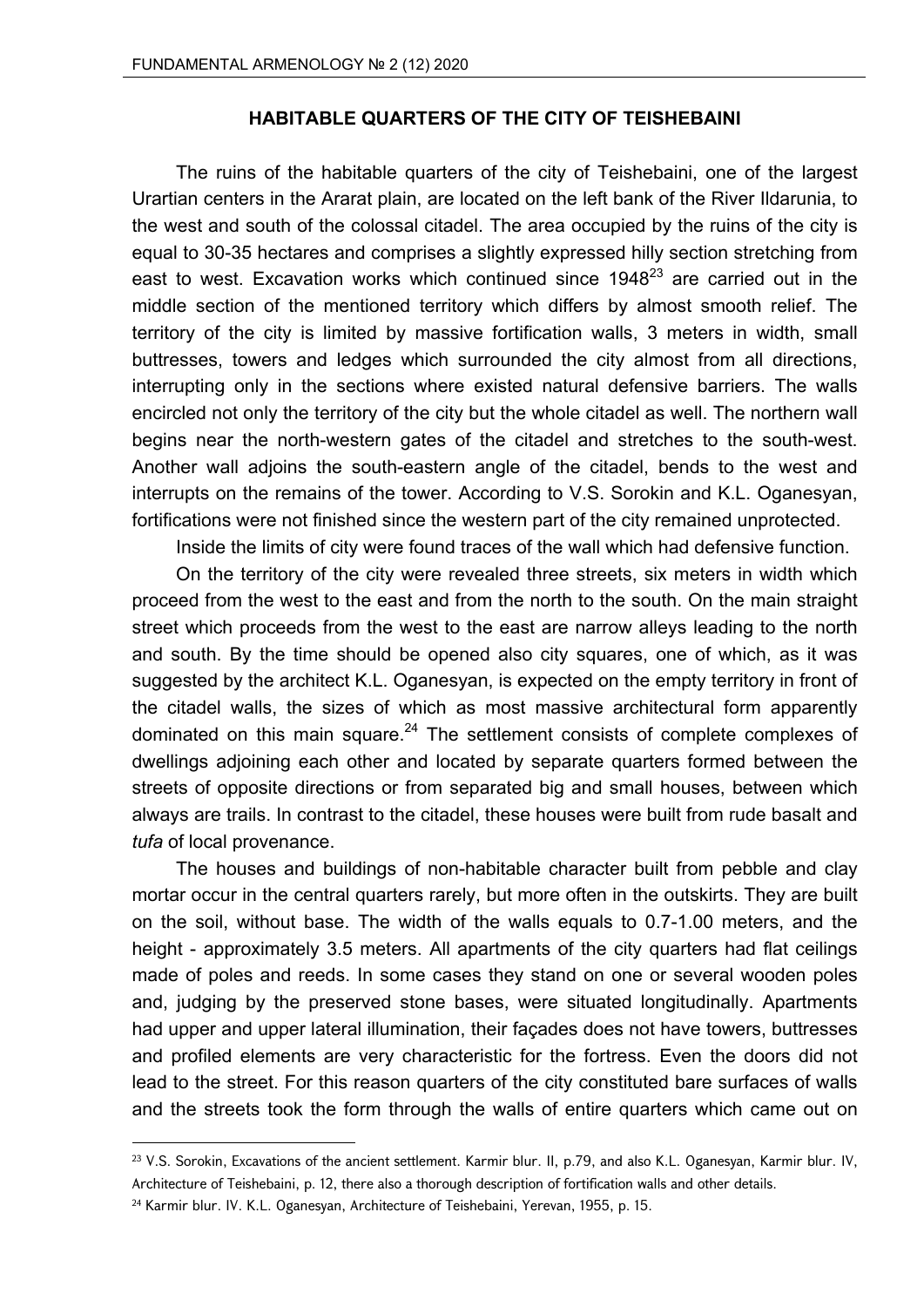them. They remind us narrow and long corridors very typical for many ancient eastern cities. Such character of the architectural design of streets in the city of Teishebaini was fixed during the excavations of  $1954^{25}$  and our work before 1957.

Thus, the colossal building rising on the rocky bank of the River Hrazdan, with its towers, buttresses, architectural design and huge scales stands in sharp contrast to the city quarters where along the edges of the narrow unpaved streets were situated uniform houses with blind façade of walls and flat roofs.

In the course of excavations were clearly revealed the traces of tracking of the streets and separate buildings which hinted at the idea that the main part of the city was constructed according to a plan composed beforehand.

In short, unquestionably, the settlement so great for the time being with a citadel, massive fortified walls and straight streets with numerous buildings was a city of ancient eastern type.

Precisely in the period of Urartian governors in Armenia had begun city building practice connected with the rise of strong state power, one of the main functions of which was the establishment of irrigational network in the most important regions of the country. About the city building sufficient clear information was preserved in Urartian cuneiform inscriptions which associated newly founded cities with the names of Urartian kings and gods (Menuahinili, Argishtihinili, the small city of Rusa, Teishebaini, the city of the god Haldi etc.). The application of certain city building techniques along with the existence of city building traditions in more later period of Armenian Orontids (III century  $BC)^{26}$  indicates on the positive experience of Urartians in the establishment of big and small cities.

Habitable constructions of Teishebaini are the most ancient buildings of the city type on the territory of the USSR and hence are of great interest.

From 1948 to 1950 were opened two city quarters located on northern and southern sides of the main street consisting of dwellings adjoined to each other, as though covered by a single roof.<sup>27</sup> Over time to the more ancient buildings were attached new ones, other houses were rebuilt and had undergone different changes and in this way were built house after house, quarter after quarter. All this indicates that the city of Teishebaini was settled by Urartian population not simultaneously but during some time span, in the process of extension of the main functions of this large economic and military-administrative center on the northern periphery of the Urartian state.

The dwellings of these two quarters consist of three interconnected apartments, one of which was the main one. In the main apartments of all dwellings were located *tonirs* made of clay, rectangular stone hearth and different utensils. Part of these apartments almost always was separated by low partition wall made of stone.

<sup>25</sup> Idem, p.32.

<sup>&</sup>lt;sup>26</sup> G.Kh. Sarkisyan, City building in Armenia during Tigran II ..., Izvestiya Akademii nauk ArmSSR, N.2, 1955.

<sup>27</sup> V.S. Sorokin, Excavations of the ancient settlement. Karmir blur. II, and also K.L.Oganesyan, Loc.cit., p.18-36.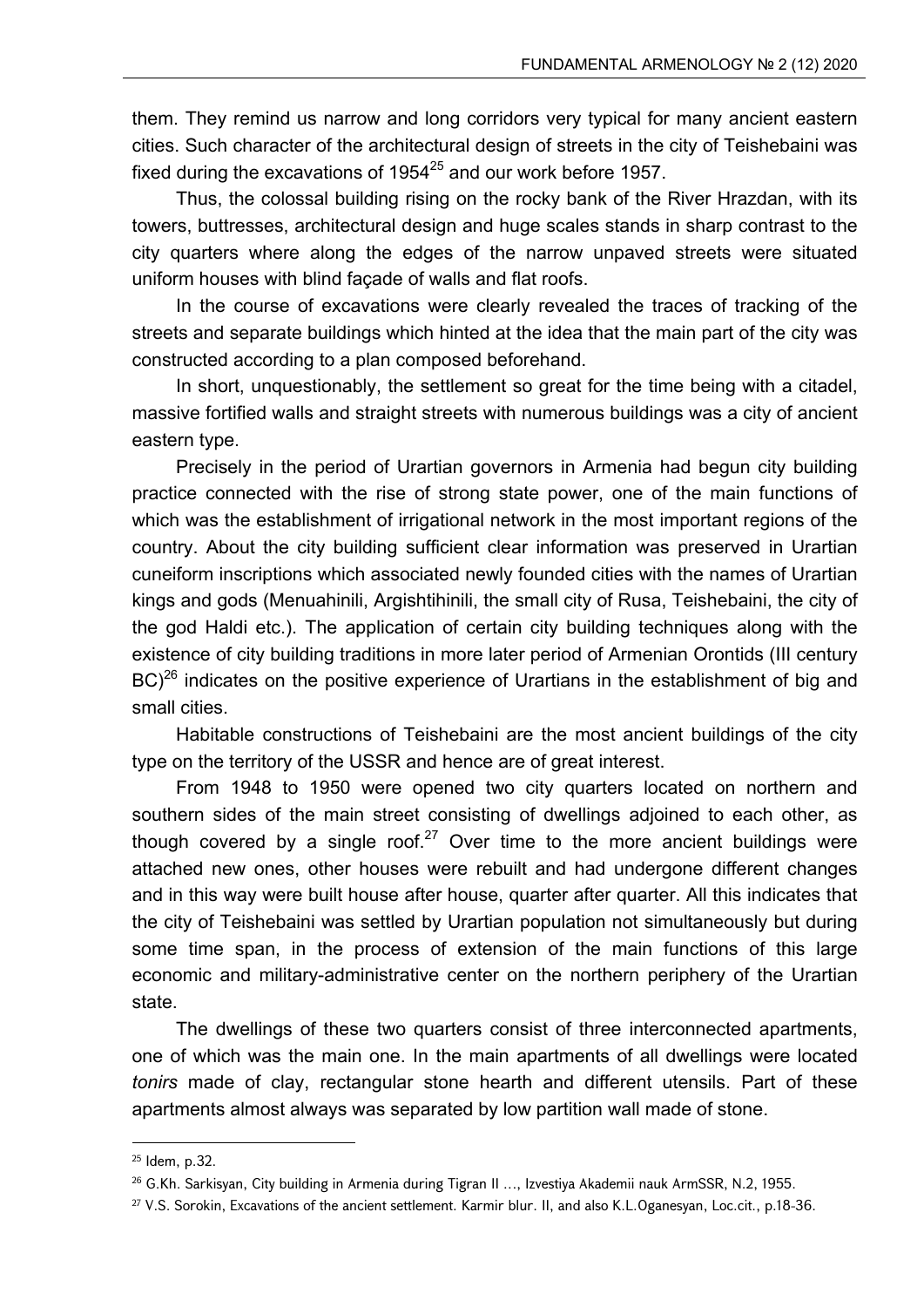One of the distinctive features of these dwellings was the absence of apartments for the cattle and agricultural products. This indicates that the part of population living in this quarters actually does not have own household and live by means of state allowance.

But in studies devoted to excavations of these quarters appear suggestions that in the city are absent any significant traces of private household. $^{28}$ 

Detailed study of osteological materials and ceramic production (thick-walled vessels with small crown, ordinary dishes and pots, red-glazed one handled jugs with slotted small handles, which is abundantly represented in the apartments of the citadel, the occurrence of the items of weaponry and armor in the citadel's temporary dwellings), and some other observations forced V.S.Sorokin to suggest that the mentioned living complexes belong to Urartian soldiers who defend the citadel and enjoy "comparatively high status and liberty".<sup>29</sup>

Judging by the items of weapon and armor found in the storerooms of the citadel, the garrison of Teishebaini was well-equipped with military techniques and, probably, presented a formidable power intended to defend the city with its countless goods and was able to carry out any military operation of local significance. In the armory of the city were found not only items of heavy (spears, swords, armor and shields) and light (arrows) infantry merged together and which play major role during the defense and in attack but also different items of horse headdress belonging to cavalry and chariots of the garrison. After the discovery of various rich materials of Urartian armory and bronze belts of Nor Aresh with the depiction of the Urartian military detachment we have quite concrete idea not only about the division of the army and its organization but also that of the representatives of one or the other division. Riders, archers, equestrians and infantry carry different costumes. Riders wear long dresses, they were armed with spears and shields, archers carry, as a rule, wide belts, the dress of the riders freely falls down, and the infantry wear short tunics with fringes, and were armed with shield, spear or quiver and bow. All soldiers wear pointed helmets. Warhorses had light harnesses and horse blankets adorned with metallic parts. Their heads were adorned with metallic bell-shaped and fan decorations, and long tails were fastened by knots. $30$ 

It is not difficult to imagine a solemn procession of military detachment with glittering arms and ammunition, between the walls stretched along the narrow streets of Teishebaini. Such detachments look much more terrifying compared to the conquered and tormented communities who were deprived of their military resources and suppressed by heavy state taxes.

<sup>&</sup>lt;sup>28</sup> B.B. Piotrovskij, Karmir blur. I, p.18; G.A.Melikishvili, Some problems of the socio-economic history of Nairi-Urartu. Vestnik drevej istorii, 1951/4, p.22, 40.

<sup>&</sup>lt;sup>29</sup> V.S. Sorokin, Archaeological data for the characterization of the socio-economic system of Urartu, Vestnik drevnej istorii, 1952/2, p.128; Ancient settlements near Karmir blur (Dissertation abstract), Leningrad, 1955, p.11-12.

<sup>30</sup> H.A. Martirosyan, A.O.Mnatskanyan, Urartian columbarium of Nor Aresh, Izvestiya Akademii nauk ArmSSR, 1958 (in Arm.).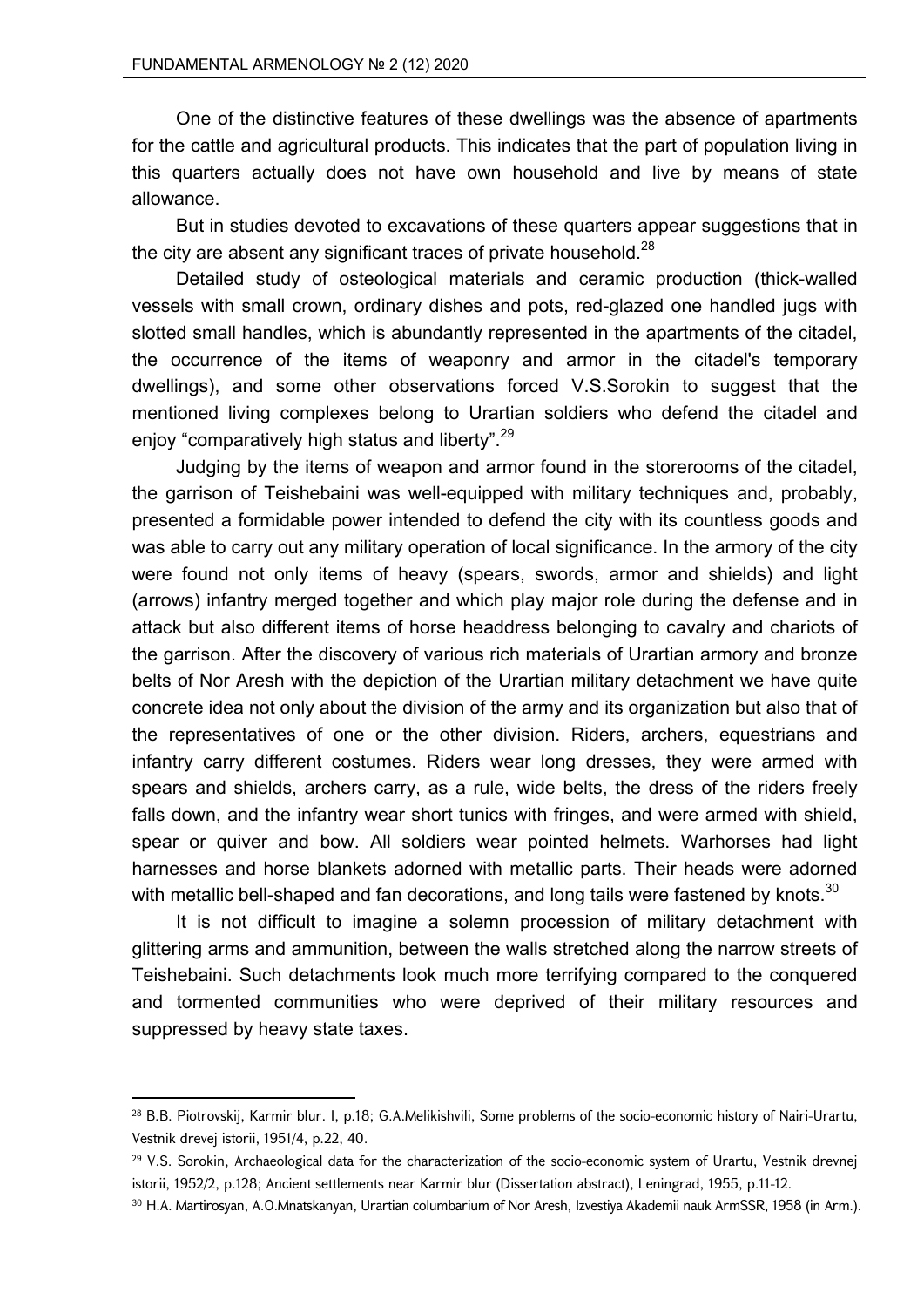We must assume that the obligatory presence of garrisons in Urartian cities was determined not only by guard service but also different more complicated functions imposed on them. They were agents of Urartian military-administrative policy in the hostile environment and thus comprise very important layer of the population of Urartian city. But the mentioned circumstance could not give us reason to state that soldiers were the significant and main part of the city's population.<sup>31</sup>

According to the discovered by excavations part of the dwellings intended for soldiers was not too big. There was no need, especially during the reign of Rusa son of Argishti who had established quite close relations with Scythians who could threaten northern regions of the kingdom. Later, at the end of the VII - beginning of the VI century BC over the Urartian kingdom loomed a deadly danger coming from Media. And in that case there was need of reinforcement from southern garrisons.

\*\*\*

The results of excavations of habitable complexes opened in the southern part of the studied section along both sides of the main street, and across intersecting street in 1955-1957 make us believe that the population of Teishebaini consists of different ethnic and social groups which defines unique face of Urartian cities, the latters being not only military bases but also great economic centers who embraced into its orbit of cultural-economic influence vast regions of the Caucasus.

During three years on the mentioned section, besides pre-Urartian houses belonging to native population of the city were studied the remains of four buildings which stand apart, of which completely were excavated two houses located on the crossroads of the main street. Let me turn to the description of these buildings.

In 1956 were revealed remains of a big house located on the southern part of the main street. Like the dwellings opened in 1948-1953, this house was built of rudely worked stone of local andesite-basalt formation. For the construction of doorway, thrust bearing of the door axle, support posts and bases for the pillars was used thoroughly worked *tufa* and occasionally more solid stone formations. The walls were built without connecting materials, but from inside and outside they were covered with clay. The floor of the main apartment paved with pebble and the step stone-chair made of stone also were covered with thick layer of plaster.

During the cleaning of cultural layers were not found any details which could characterize the means of illumination of apartments or indicating on the existence of window opening, although, judging by the planning of the building, all apartments could possess with side or upper illumination.

Unlike the dwellings studied until now the house under consideration presents a complex of habitable and economic apartments which includes a section of 400  $m^2$  and

<sup>&</sup>lt;sup>31</sup> V.S. Sorokin, Archaeological data for the characterization of the socio-economic system of Urartu, Vestnik drevnej istorii, 1952/2, p. 129.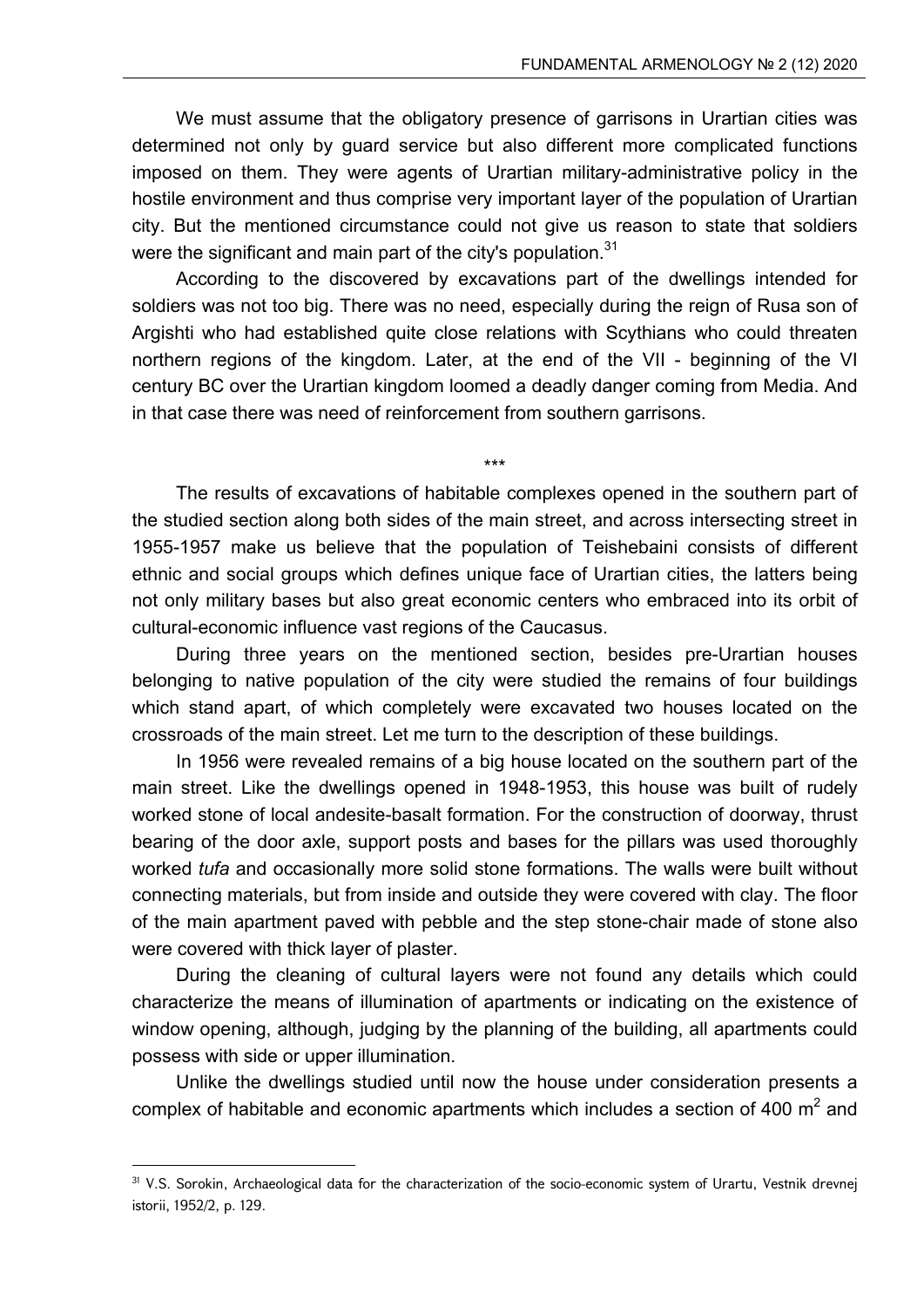was built according to the principles and peculiarities of Urartian palace architecture and building techniques.

The habitable part of the house consisting of the main and two secondary apartments, was situated in parallel to the axis of the main street. The main apartment (40 $\text{m}^2$ ) has rectangular form, a floor paved of basalt stone and stone pylon supporting the roof are very characteristic for the architecture of fortresses. From both sides of the column were situated low step stone-chair made of pebble and step stone-chair covered with clay plaster. The existence of these step-chairs is justified by the reconstruction of the apartment, when it was separated into two different parts along the line of the column. The first half of the apartment was empty, and in the second was situated a rectangular stone hearth with the fragments of big vessel made of light-colored clay, a basalt mortar with shallop-shaped grinding stone, and *tonir* of small diameter made of clay.

Near the entrance to the second apartment (about 20m<sup>2</sup>) was discovered a stone buried into the floor and having a special deepening for the vertical axis of wooden doors. During the cleaning of the layer the doorway appeared to be closed and on that place stood a crushed Urartian *karas* with characteristic flagellate ornamentation on the shoulders and triangular grooves on the body. The earthenware *tonir* with shallopshaped grinding stone was buried into the corner of the doorway, exactly near the door support, against which on some distance lies very thin, flat rectangular basalt plate with the remains of a charcoal and ash on it. Near the eastern wall of the apartment stood a vessel which has light-brown polishing, and on the floor were scattered fragments of different vessels.

Apparently, the accommodation of this corner to economic needs was connected with the reconstruction of the dwelling which later was separated from the main apartment. The third apartment was empty.

Thus, the habitable part of the described building initially consists of one main and two secondary apartments. By its appearance and main details it corresponds to dwellings excavated earlier. As a result of following restructuring by means of fencing of the main apartment from secondary ones, the mentioned three-roomed habitable complex was separated into two dwellings which consist of two apartments - main and secondary.

Leaving aside the causes which triggered different disruptions of the city dwellings, let us mention that the details listed above allow us to speak about the common shape and originality of the discovered Urartian dwellings in the city of Teishebaini.

But the study of the other parts of the building reveals a number of important peculiarities which distinguishes this complex from that excavated earlier. This is not so much about the difference in the planning of different dwellings or the place of the main building in regard to the general planning of the house, but rather about the existence in this complex economic apartments and a yard built according to the type of the citadel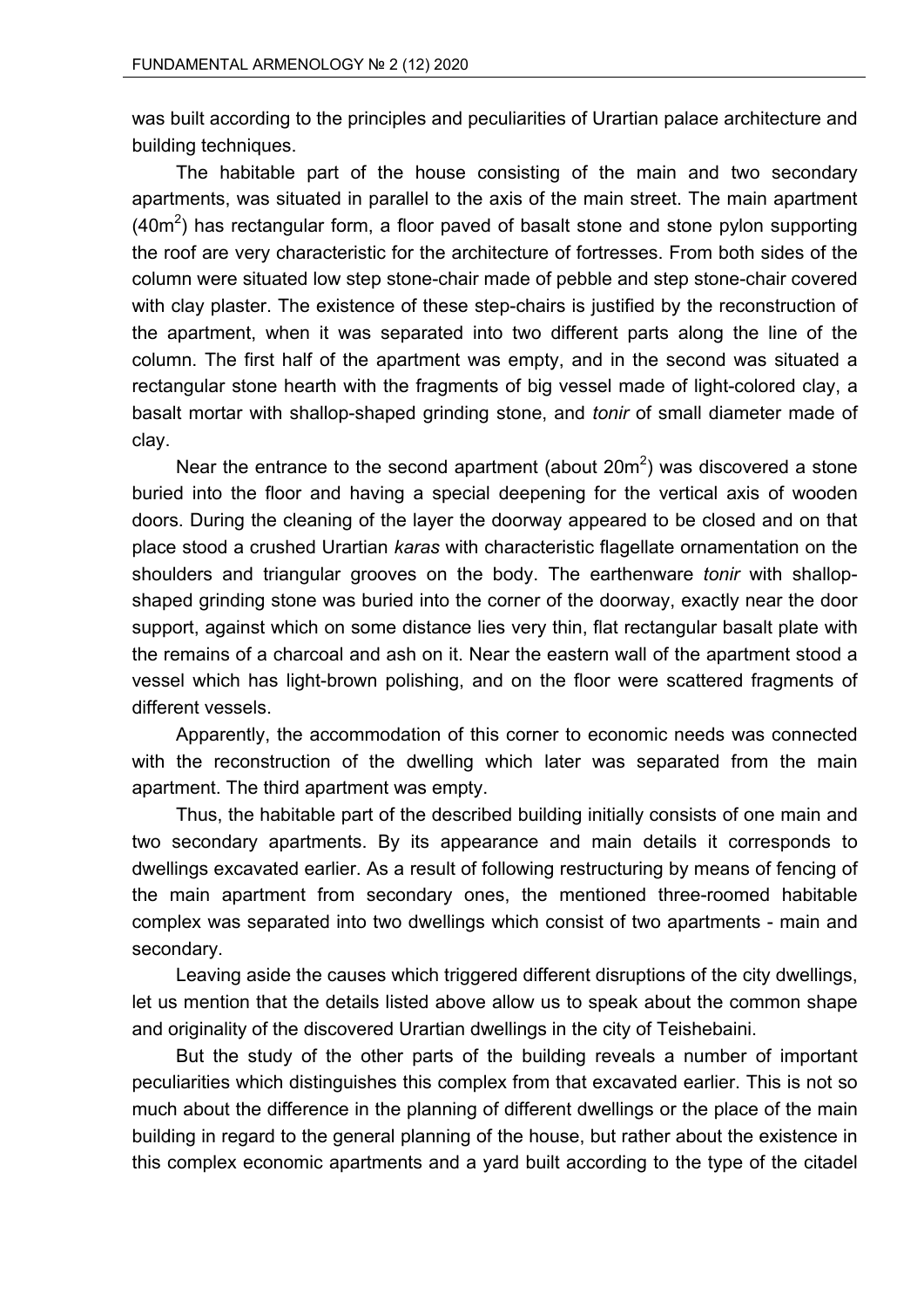storehouses. These are long and narrow apartments of rectangular planning with placed *karases* and vessels for different purposes.

One of the storerooms (N.4 - 1956) located along the southern façade of the building (30m<sup>2</sup>), once was furnished by two *karases* of Urartian type and a great number of small vessels which were smashed under the weight of the collapsed walls and roof. Near the eastern wall stood a high step-chair and next to it was buried into the adobe floor a black polished *karas* of local type ornamented with pinch and two relief belts. The vessels with such ornamentation were discovered still in March 1936 by the locals of the village Charbach, in the ash layer on the bottom of Karmir blur. They repeat the samples known from the stone boxes of the Early Iron age, and are not related to Urartian ceramics.

In the doorway of the northern wall was found a big pot containing small vessels which belong to the samples of local ceramic production.

The second storeroom (N.  $5 - 1956$ ) adjoins the habitable part from the west.

By the construction and details it is almost identical with the storeroom apartments of the citadel-palace. A cigar-shaped light earthenware vessel (fragmented) discovered with two smashed vessels in the eastern part of the apartment, fairly correspond to the "bear" vessels found in the citadel which took their characteristic name after finding in some of them the remains of the filter and barley malt. A single-handled red polished jug has its numerous analogues in the inventory of the citadel. More interesting are preserved fragments of a big jug produced by Urartian potter by the standards of local black polished *karases*, and encircled with relief strips. On the floor of the apartment is spread great number of fragments of black polished and light earthenware bowls and basalt cups, probably, intended for the decorative furnishing of the palace apartments. Big grain pits (1, 3x1.8) situated in the central part of the apartment stresses its economic significance. Apparently, in them was kept millet the seeds of which were discovered not far from the pit. The pits themselves were empty. While taking seeds from the first pit somebody had lost a bronze bracelet.

Besides ceramic and other products in the mentioned apartments are found stone anchor, a sharp tool made of bone, an overlay made of worked bone, and also some other items.

The described storehouse apartments were interconnected through extensive apartment (N.6 - 1956) which had doors leading to both storerooms and which was absolutely empty. To this apartment adjoins a big rectangular construction intended for the cattle. This apartment is isolated from other parts of the building, is situated behind the house and has wide (1.8) doorway in the northern part, which does not appear in ordinary habitable houses. Here were absent any remains of household and material products, except two occasional pieces of thin basalt cup. The apartment occupies about 60 $m^2$  of space where it was possible to keep 15-18 cows.

Thus, the extensive building excavated in 1956 consists of habitable and economic apartments. The existence of the latters is an important peculiarity of the studied object and points on the certain social stratum of Teishebaini's population. The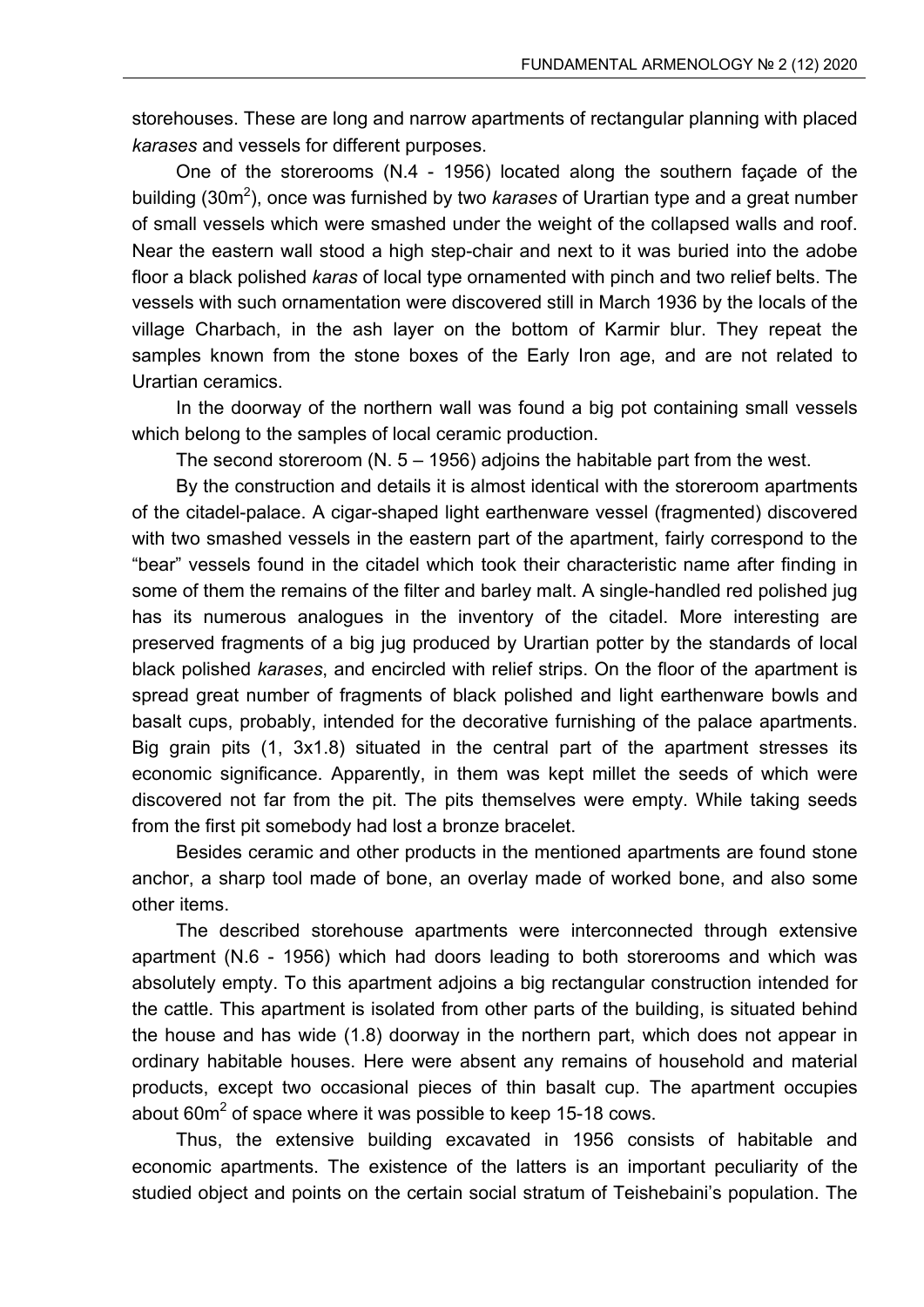study of building techniques, architectural peculiarities and details of inner furnishing proves the Urartian affiliation of the described type of the dwellings.

In favor of their Urartian affiliation speak also complete similarity of materials with the materials from the citadel.

Taking into account all what was said above we are inclined to regard the discovered building as "house of a noble Urartian". Along with materials which are completely similar to the Urartian items of the citadel, in the "house of a noble Urartian" were found also items of undoubtedly local production which is a result of contacts between the neighboring quarters of Teishebaini, settled partly by local population. In this regard, first of all it must be mentioned fragments of brown, dark earthenware and black polished butter churns which were items of the local ceramic production and sometimes appear in the Transcaucasian burials of Urartian period.<sup>32</sup> They had a horizontally placed handle and through hole in the upper part of the vessel.

Leaving aside numerous vessels of this type which are used until now in some regions of Armenia, Georgia, and Azerbaijan, let us mention only that the fragments of brown butter churns made of rude dough and supplied with sharpened angles on the inner surface were discovered during the excavations of Teishebaini still in 1949. Another butter churn discovered in the "apartment of a doorman", on the southern gate of the citadel, repeats the butter churns from the settlement by its general form and the presence of sharpened angles.<sup>33</sup>

Characteristic group of local ceramics represent also the fragments of two-handled light-earthenware, ochre-red, black colored jugs collected in great number from the apartments of the citadel as well. The remaining fragments discovered during the cleaning of the storerooms of the "house of a noble Urartian" belong to different cups, pots, jugs – black, simple and polished, brown, and gray. These ceramic remains fully correspond to ceramics from the Late Bronze age and Early Iron age burials, and also to the groups of earthenware vessels of local production from the citadel's storerooms described above. Among them especially are distinguished the fragments of shallow black polished cups with profiled small crowns and frequently vertical fluting on the body, brown, grey, and black simple, often smoked pieces of big pots which are ornamented with wavy lines sometimes are combined with single-rowed or two-rowed sunflower ornamentation. Let me remind that in the dwellings attached to the "house of a noble Urartian" was found exceptionally such ceramics.

Now we shall turn to the description of a habitable complex which adjoined the "house of a noble Urartian" from the west and was in sharp contrast to Urartian buildings by its planning, building techniques, and some architectural peculiarities. The walls of this complex, ruined in some parts or preserved only as one row of the masonry, were on different points and were constructed from small pieces of pebble on a clay mortar. Due to their poor preservation the places of doorways could be possible

 $32$  See H.A.Martirosyan, Excavations in Golovino, Yerevan, 1954, Table XIX, p.63-64, 89-90.

<sup>33</sup> V.S.Sorokin, Excavations of the ancient settlement, Karmir blur. II, p.81-82.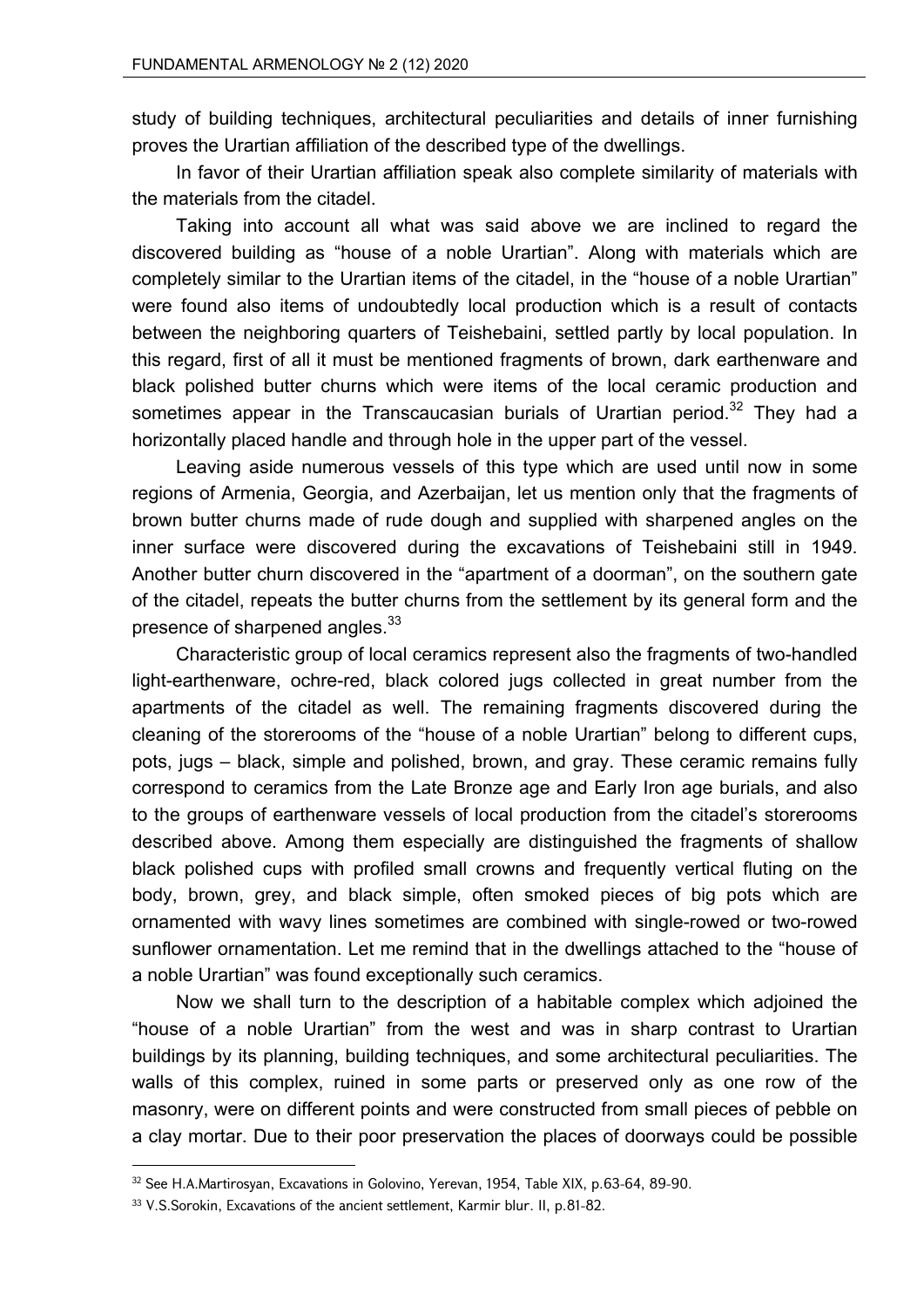to establish only through detour, taking into account the existence of one or the other detail. While in the construction of Urartian buildings often was used thoroughly worked *tufa* for especially important cases, here we rarely see *tufa*.

An essential peculiarity of these houses was also a complete absence of economic units and the presence of dwellings consisting of one or two apartments. The main apartment of the dwelling (N.1 - 1955-1956) comprises a rectangular habitable unit with three spherical basalt bases which were situated almost in its center. A huge basalt mortar and earthenware *tonir* were in the corner, near the wall. Judging by this detail, the doorway was precisely in the western wall and connected the main apartment with a small, secondary room (N.2 - 1955-1956), on the floor of which were discovered different ceramic fragments of local production.

Another dwelling (N.3, 4 – 1955-1956) also consist of two apartments. The southeastern corner of the big apartment was blocked with small pieces of pebble. In this rectangular unit were preserved remains of a *tonir*. The apartment itself had quadrangular form with a protrusion on the southern part. Here just opposite the wall lays a remarkable basalt plate worked in the form of a ladder. Obviously, exactly here was an entrance to the neighboring apartment.

The remaining one-type apartments (N.5, 6 – 1955-1956) were not connected with any secondary constructions. They both had blocked rectangular parts inside which were preserved remains of the *tonir*, and from outside - bottoms of big light-earthenware *karases*. The apartment N.5 - 1955-1956 had a ladder in the northern part, and in the center of the other apartment – remains of a stone hearth.

The ceramics of these dwellings consist of the same main groups of earthenware which was described above and characterizes the ceramic production of pre-Urartian settlement and burial ground, with only one difference – among numerous fragments of local ceramics appear seven pieces of Urartian red-engobed vessels. The study of ceramic inventory in the buildings of the mentioned type, and considering architectural and building peculiarities of the dwellings as well which have their prototypes in the earlier dwellings of the local population, we are inclined to suggest that the mentioned dwellings belong exactly to the local population of Teishebaini who after the conquest of their country found themselves in the Urartian state and *de facto* (or *de jure*) were enslaved. Could this population layer belong to the category of Urartian people many representatives of which had fled to Shupria in the inaccessible mountainous country of Sassoon,<sup>34</sup> to the north of the Upper Tigris, because of their plight? Here were gathered also Assyrian fugitives who had left their households. G.A.Melikishvili correctly notes that by the time the flight from Urartu and Assyria took more threatening character and for that reason the kings Assarhaddon and Rusa (II) were forced to carry out severe measures.<sup>35</sup> The stressed distinction of possessions which is revealed by the archaeological study of the habitable complexes of Urartian cities was exactly an

<sup>34</sup> N. Adontz, Histoire d'Armenie, Paris, 1946, p.292.

<sup>35</sup> G.A. Melikishvili, Problems of social-economic structure of Urartu, Vestnik drevnej istorii, 1951, N.4, p.31-32.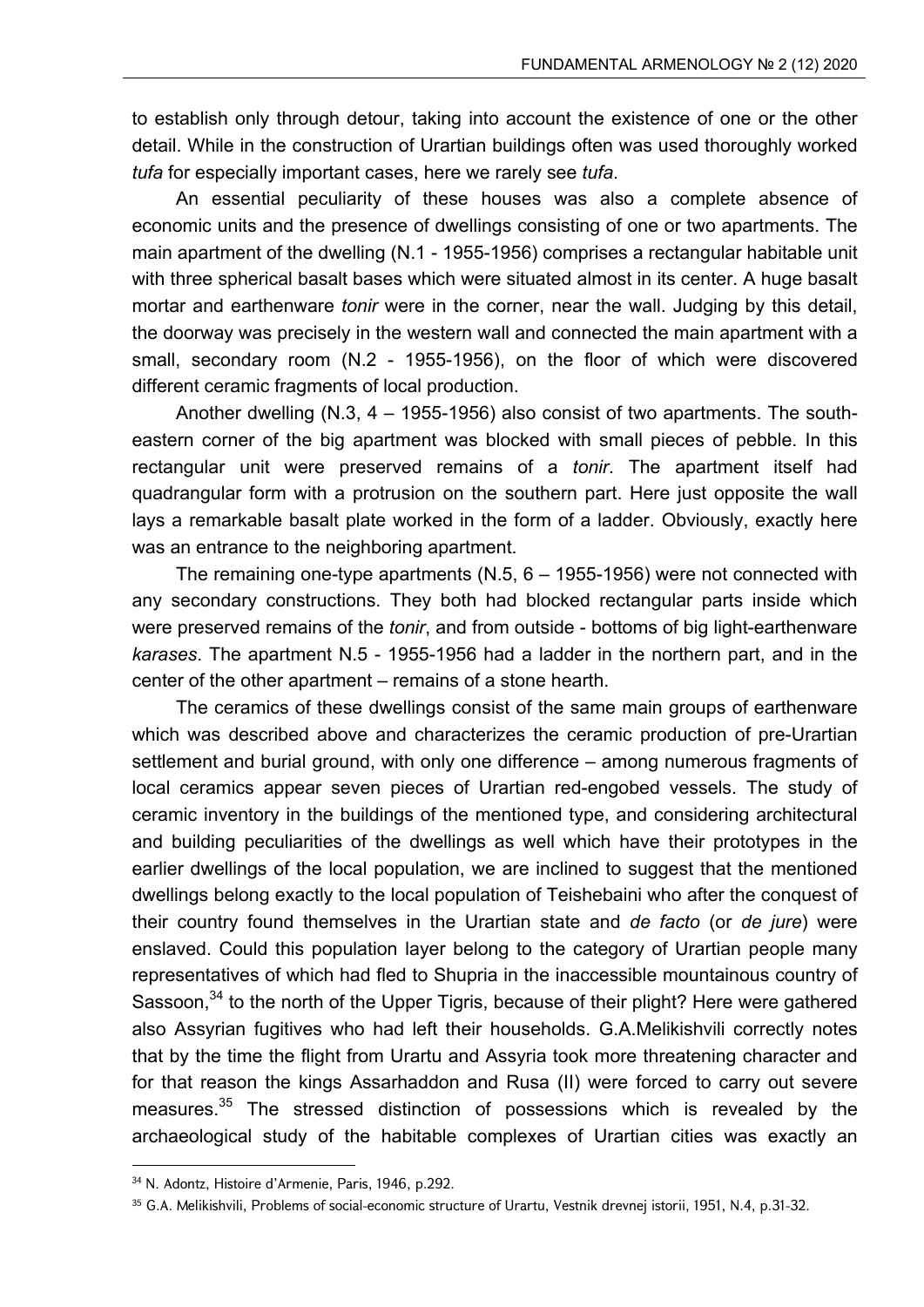underlying cause for the class struggle which the exploited people initiated against the slaveholding elite.

Excavations of 1957 proved that the "house of a noble Urartian" was neither the first nor the least of its character. On the small space near that house were revealed traces of three more separately located houses. First of these stood in front of the "house of a noble Urartian" and was completely cleaned, and the second was located on that same northern street, to the east of the first on a distance of 5 meters, on the opposite side of the narrow alley. Between these houses, in the alley was detected a dwelling of pre-Urartian period.

The third building is located on the crossroads of the main and south-western streets where begins the city's new (southern) quarter. By its technical and architectural peculiarities these houses repeat the "house of a noble Urartian" described above. There difference was only in the planning and number of apartments. As we have mentioned above, of these houses is cleaned only one. Habitable and economic apartments of this house compose a trapezoidal construction, the three façades of which face the main street and those crossing it from the south and north. It consists of two separated parts with individual entrances. First of them had five rooms, and the second – one extensive apartment with two doorways and corresponding details. Habitable rooms of the first complex were situated along the axis of the main street representing rectangular apartments, each one about 40 $\text{m}^2$ . The construction had a roof from the eastern part which rests on the parallel appendages of transversal walls of the first apartment which ends with two big lumps having deepening in the center for columns. Under the roof was the main, fairly wide entrance to the building with threshold made of big and small stones. Here, near the threshold was a thrust bearing of the door axis made of flat, well worked plate of orange-colored *tufa*. In the first apartment were two solid basalt grain bruisers and rather big fragments of Urartian and local vessels. Against the main entrance was a doorway constructed from more or less hewn stones with flat basalt plate on the threshold and medium-sized thrust bearing made of a black *tufa* plate. This entrance leads to the main apartment of the building which presents a marked economic unit. On the distance of two meters from the eastern wall was situated a rectangular stone hearth (55x45cm.) with the pieces of a big light earthenware vessel on the bottom. Between the hearth and eastern wall was discovered the so-called movable hearth – a flat basalt plate (60x40cm.) with the remains of ash and cole. Near the stone hearth were very big thrust bearings made of rectangular pieces of basalt with concaved surface and shallop-shaped grater above them. In the northern part of the apartment was discovered the basic part of Urartian earthenware vessels and a big basalt mortar with a hole on its bottom. Among earthenware vessels and their fragments especially are distinguished two cigar-shaped red polished vessels, fragments of a big light earthenware *karas* with tourniquet-shaped ornamentation on their shoulders, usual types for the citadel's storehouses, fragments of a medium-sized *karas* near the western wall, the upper part of black polished pot of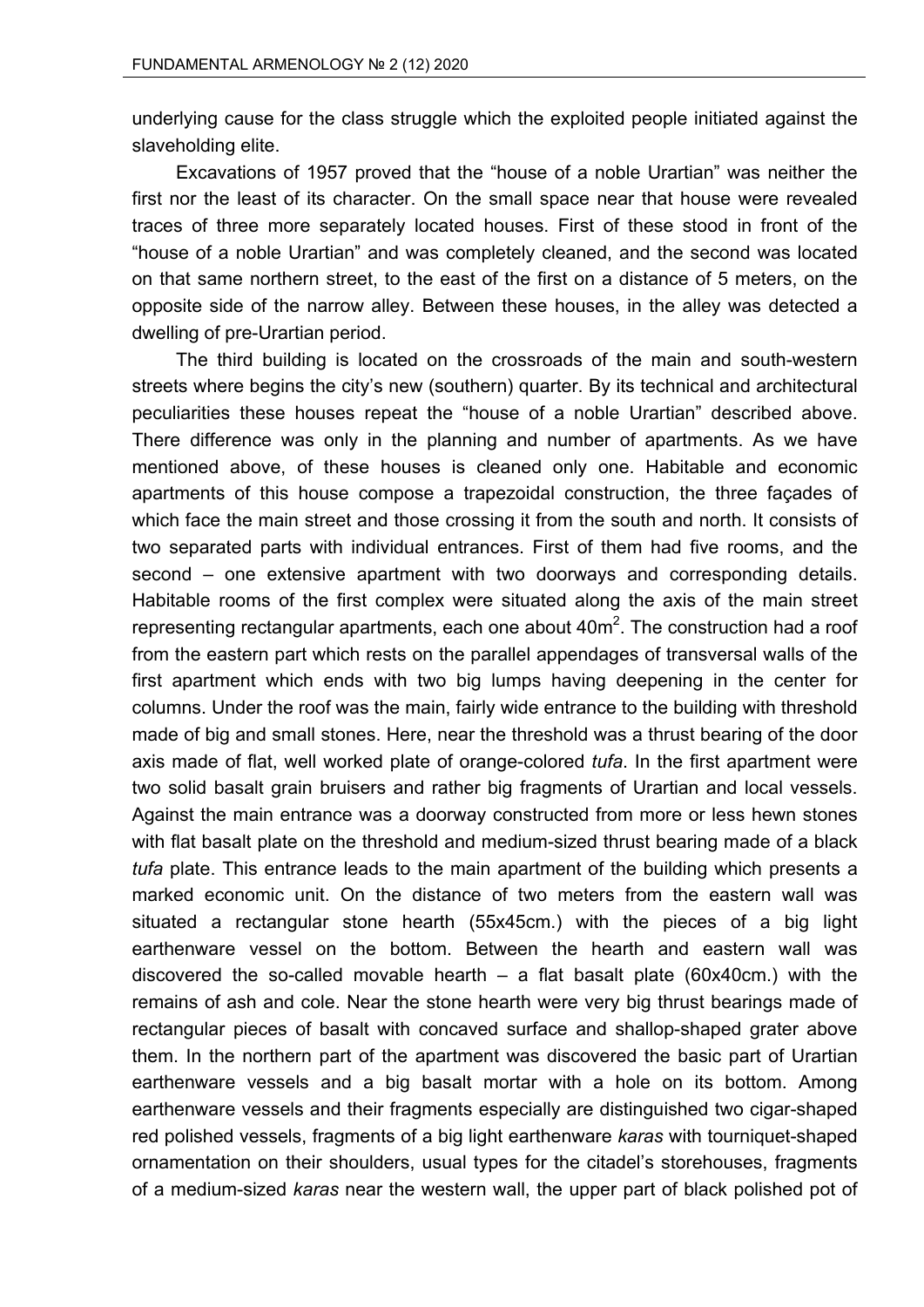local type supplied with two handles having stepped triangular ornamentation, two spherical pots of Urartian type with red-engobed surface, one handled red polished jug, a complete ochre-red engobed cup, a fragment of the handle of a jug with the master's sign, etc.

Besides the ceramic remains in the habitable apartments of the building were discovered great number of animal bones - remains of meat food. Based on the materials obtained in previous years the zoologist S.K.Dal has determined bones of a domesticated dog (*Canis familiaris palustris*), small cattle and cattle, wild sheep and big goat (*Capra cylinbri cornis*), bull (*Bos Taurus*), buffalo (*Bos Bubalis*), and also pig (*Sus Scrofa*), horse (*Equus caballus*), gazelle (*Gazella Subqutturosa*) and a skull of stone marten. In the materials found after 1954 were additionally revealed bones of the domesticated donkey (*Equus asinus L.*), domesticated goat (*Capra domestica*), and zeboid cattle (*Bos indicus*). Interestingly, the existence of zeboid cows was mentioned also for the pre-Urartian settlement, some of their skeletons are discovered in the apartments of the citadel.

In the central part of the apartment were basalt bases of wooden columns, and in the northern wall - a doorway with cubic thrust bearing which leads to the storehouse apartment of the building. Connected with the discovery of thrust bearings near the doorways of this building it should be stated that similar ones were found in all buildings of Teishebaini and that very ancient system of the doors is characteristic for the Armenian regions and villages of Iranian plateau and, correspondingly, for Nakhijevan.

In the backside of the habitable part of the complex under study were situated three storehouse apartments which were interconnected with each other through the northern door. Some of them are of considerable interest. Worth to mention, for example, the bottom and a big fragment of the upper part of two Urartian *karases* with cruciform incised signs of masters minted on the soft clay, black or light earthenware small handmade vessels in the form of the models of big Urartian *karases*, a bombshaped pot with ochre-red engobe, wide neck and triangle protrusion on the side, upper part of the wide-necked engobed pot of elongated proportions, and polished singlehandled ladle with external horizontal groove on the crown as well.

Thus, in the studied dwelling were revealed all samples of Urartian and non-Urartian ceramics which are characteristic for the ceramic production of Teishebaini and appearing in the storehouse apartments all the time.

From the western side to the described habitable complex adjoined an isolated rectangular apartment with doorways from the west and north. In the center stood a basalt mortar and a small *karas*, and near the eastern wall were preserved parts of rather big *tonir*. To the important finds of this apartment belong bone snaffles with three side holes of the so-called Scythian type, a big bead made of glass, Urartian redengobed cup with profiled ladle and black polished small pot with sharply bended ladle and unique ornamentation of the shoulders which consist of circular concentric circles and incised hook-shaped figures located below it.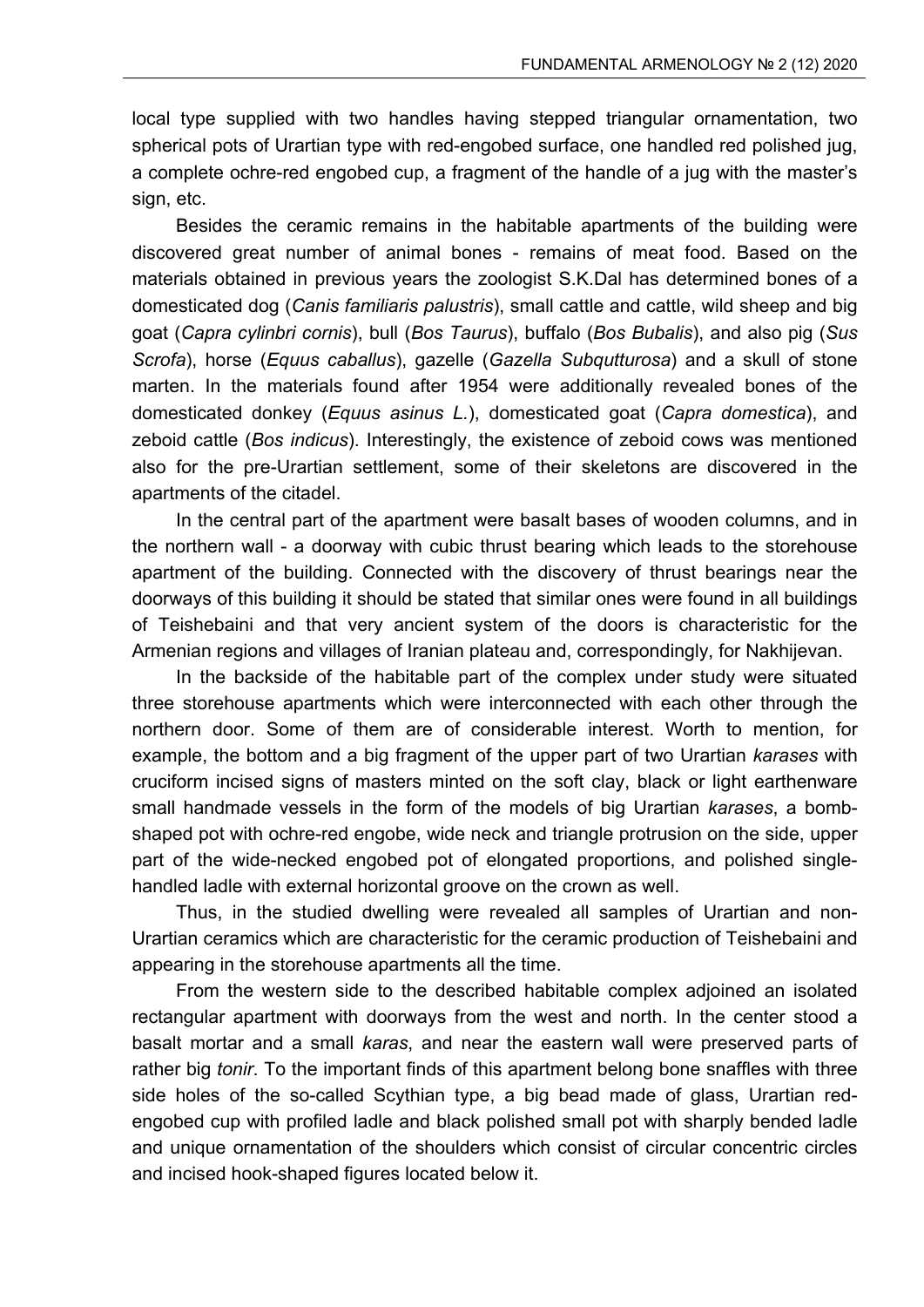Among two other buildings are cleaned two apartments which do not differ from that described above.

The study of the photo of Karmir blur made from the airplane in 1947, before the excavation of the habitable quarters, show that to the east of the building, on the crossroads of the south-eastern street was situated a city quarter with isolated big houses. This quarter has not been studied yet since the significant part of its ancient buildings had suffered due to the removal of stones by villagers of Charbakh for their needs, and on the film figure exactly the outlines of non-existing now houses which represent narrow trenches as a result of the removal of stones. But on the photo are still clearly visible untouched spots which should be studied in the near future.

The ruins of several separately standing buildings are preserved also in the southern and eastern parts of the city. During excavations of the mentioned objects, certainly, would be discovered buildings like the "house of a noble Urartian" the study of which along with the materials of cuneiform sources will let us approach to the establishment of the proportion of wealthy part of the population to which maybe belong representatives of the royal family, military and serving aristocracy. Apparently, that layer of the population possessed with extensive domains<sup>36</sup> and, probably, herds of large horned and small horned livestock. Unfortunately, on the basis of the whole extant materials it is impossible to characterize these large private households.

Looking on the results of excavations of Teishebaini it is not difficult to observe that its habitable quarters are divided into two main categories. Single-roomed, tworoomed or three-roomed dwellings which did not have economic apartments, and houses which, besides habitable part, possess also with apartments for economic purposes. The mentioned peculiarity of the habitable complexes proves not only the suggestion regarding the existence of certain layers in the population of the settlement which were under the state allowance,  $37$  but gives a reason to state that some part of the population of Teishebaini was wealthy and had its private household. In so doing, part of the studied dwellings apparently belong to the buildings of Urartian type representing peculiarities of Urartian architecture and building techniques, while another part was built according to local techniques. Most probably, the existence of habitable complexes which reflects architecture and building techniques of different ethnic groups is one of the main peculiarities of Urartian cities founded in the VIII-VII centuries BC in the Ararat plain.

Let us remind that during the excavations of A.A. Ivanovskij in Tashburun (Urartian fortress of Menuahinili) along with the remarkable Urartian buildings exist also dwellings of the second type which were constructed of small pebble $38$  and by their all peculiarities repeat habitable complexes of Teishebaini discovered in 1955-1956.

 36 G.A. Melikishvili, Loc.cit., p.34-36.

<sup>37</sup> B.B. Piotrovskij, Karmir blur. II, p.10.

<sup>38</sup> A.A. Ivanovskij, Through Transcaucasia, MAK VI, p.35-55.